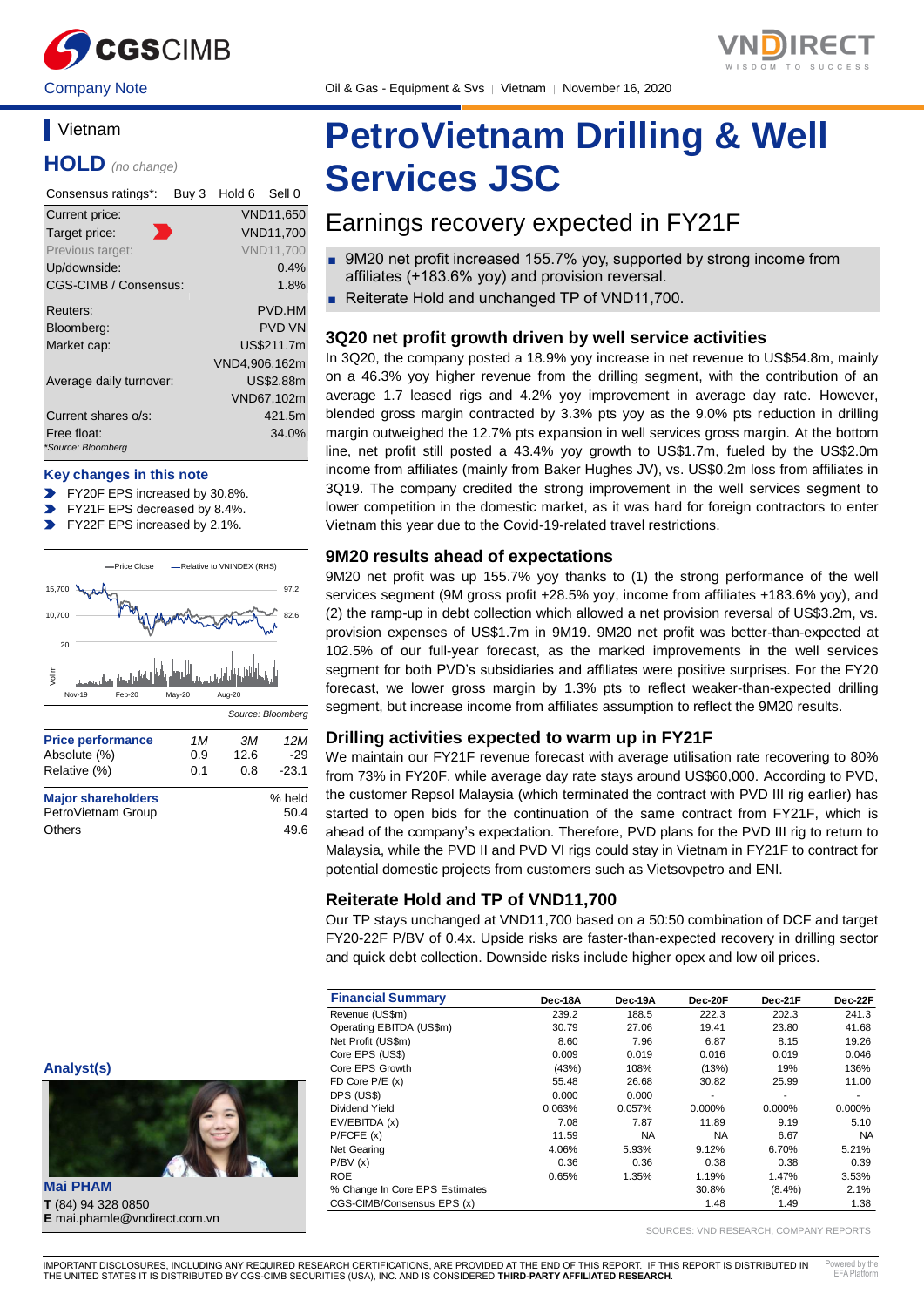



## Earnings recovery expected in FY21F

### **3Q20 net profit growth driven by well services activities**

|                                              |         |       |              |         |        |             | vs. FY20F                                                                                                                                                                                                                                                                                                                                                                                      |
|----------------------------------------------|---------|-------|--------------|---------|--------|-------------|------------------------------------------------------------------------------------------------------------------------------------------------------------------------------------------------------------------------------------------------------------------------------------------------------------------------------------------------------------------------------------------------|
| FYE Dec (US\$m)                              | 3Q20    | 3Q19  | % yoy        | 9M20    | 9M19   | $%$ yoy     | forecasts Comment                                                                                                                                                                                                                                                                                                                                                                              |
| Net revenue                                  | 54.8    | 46.1  | 18.9%        | 190.2   | 128.6  | 48.0%       | 92.8%                                                                                                                                                                                                                                                                                                                                                                                          |
| Drilling                                     | 31.7    | 21.6  | 46.3%        | 114.1   | 59.8   | 90.9%       | Drilling revenue in 3Q increased yoy due to the contribution of<br>average 1.7 leased rigs (vs. no leased rigs in 3Q19) and a 4.2%<br>increase in average day rate, despite lower utilisation rate of<br>PVD's owned jack-up rigs (55% vs. 91% in 3Q19).                                                                                                                                       |
| Well services                                | 17.7    | 18.7  | $-5.2%$      | 63.5    | 54.2   | 17.3%       |                                                                                                                                                                                                                                                                                                                                                                                                |
| Trading                                      | 5.5     | 5.8   | $-5.7%$      | 12.6    | 14.6   | $-13.9%$    |                                                                                                                                                                                                                                                                                                                                                                                                |
| <b>Gross profit</b>                          | 3.4     | 4.4   | $-22.3%$     | 12.6    | 13.1   | $-3.9%$     | Drilling gross margin contracted by 9.0% pts yoy (flat gog) as<br>PVD continued to incurred additional expenses due to Covid-19<br>restrictions. This was offset partly by the 12.7% pts yoy<br>69.7%<br>expansion in well services margin, which the company credited<br>to lower domestic competition as foreign contractors could hardly<br>enter Vietnam in 2020 amid travel restrictions. |
| Drilling                                     | (2.2)   | 0.4   | <b>NA</b>    | (2.1)   | 1.4    | $-251.3%$   |                                                                                                                                                                                                                                                                                                                                                                                                |
| Well services                                | 5.4     | 3.4   | 61.0%        | 13.9    | 10.8   | 28.5%       |                                                                                                                                                                                                                                                                                                                                                                                                |
| Trading                                      | 0.2     | 0.5   | <b>NA</b>    | 0.8     | 0.9    | $-17.4%$    |                                                                                                                                                                                                                                                                                                                                                                                                |
| Gross profit margin                          | 6.2%    | 9.5%  | $-3.3%$ pts  | 6.6%    | 10.2%  | $-3.6%$ pts |                                                                                                                                                                                                                                                                                                                                                                                                |
| Drilling                                     | $-7.0%$ | 2.1%  | $-9.0\%$ pts | $-1.8%$ | 2.3%   | $-4.1%$ pts |                                                                                                                                                                                                                                                                                                                                                                                                |
| Well services                                | 30.8%   | 18.1% | +12.7% pts   | 21.9%   | 20.0%  | $+1.9%$ pts |                                                                                                                                                                                                                                                                                                                                                                                                |
| Trading                                      | 2.9%    | 9.3%  | $-6.4%$ pts  | 6.1%    | 6.4%   | $-0.3%$ pts |                                                                                                                                                                                                                                                                                                                                                                                                |
| Selling expenses                             | (0.1)   | (0.1) | $-38.6%$     | (0.3)   | (0.3)  | $-9.5%$     | 55.2%                                                                                                                                                                                                                                                                                                                                                                                          |
| G&A expenses                                 | (2.8)   | (2.5) | 12.7%        | (9.6)   | (12.4) | $-22.6%$    | PVD reported US\$1.8m provision reversal on bad debt collection<br>in 3Q20, vs. US\$1.4m provision reversal in 3Q19. For 9M<br>78.5%<br>accumulated, the company reported US\$3.2m provision reversal<br>in 9M20, vs. US\$1.7m provision expenses in 9M19.                                                                                                                                     |
| <b>Operating profit</b>                      | 0.5     | 1.8   | $-71.0%$     | 2.8     | 0.5    | 488.7%      | 51.1%                                                                                                                                                                                                                                                                                                                                                                                          |
| Financial income                             | 1.7     | 2.3   | $-27.4%$     | 4.7     | 5.4    | $-12.2%$    | 69.6%                                                                                                                                                                                                                                                                                                                                                                                          |
| Financial expenses                           | (1.8)   | (2.5) | $-27.4%$     | (6.7)   | (8.0)  | $-16.2%$    | 66.6%                                                                                                                                                                                                                                                                                                                                                                                          |
| Gain (loss) from investment<br>in associates | 2.0     | (0.2) | <b>NA</b>    | 5.6     | 2.0    | 183.6%      | Income from affiliates jumped thanks to strong performance of<br>182.5%<br>well services affiliates, especially Baker Hughes.                                                                                                                                                                                                                                                                  |
| Pre-tax profit                               | 2.3     | 1.3   | 80.9%        | 6.4     | 2.4    | 163.3%      | 103.8%                                                                                                                                                                                                                                                                                                                                                                                         |
| Net profit                                   | 1.7     | 1.2   | 43.4%        | 5.4     | 2.1    | 155.7%      | 102.5%                                                                                                                                                                                                                                                                                                                                                                                         |
| <b>Recurring net profit</b>                  | 0.4     | 0.7   | $-34.0%$     | 2.9     | 4.9    | $-39.6%$    | 85.9%                                                                                                                                                                                                                                                                                                                                                                                          |

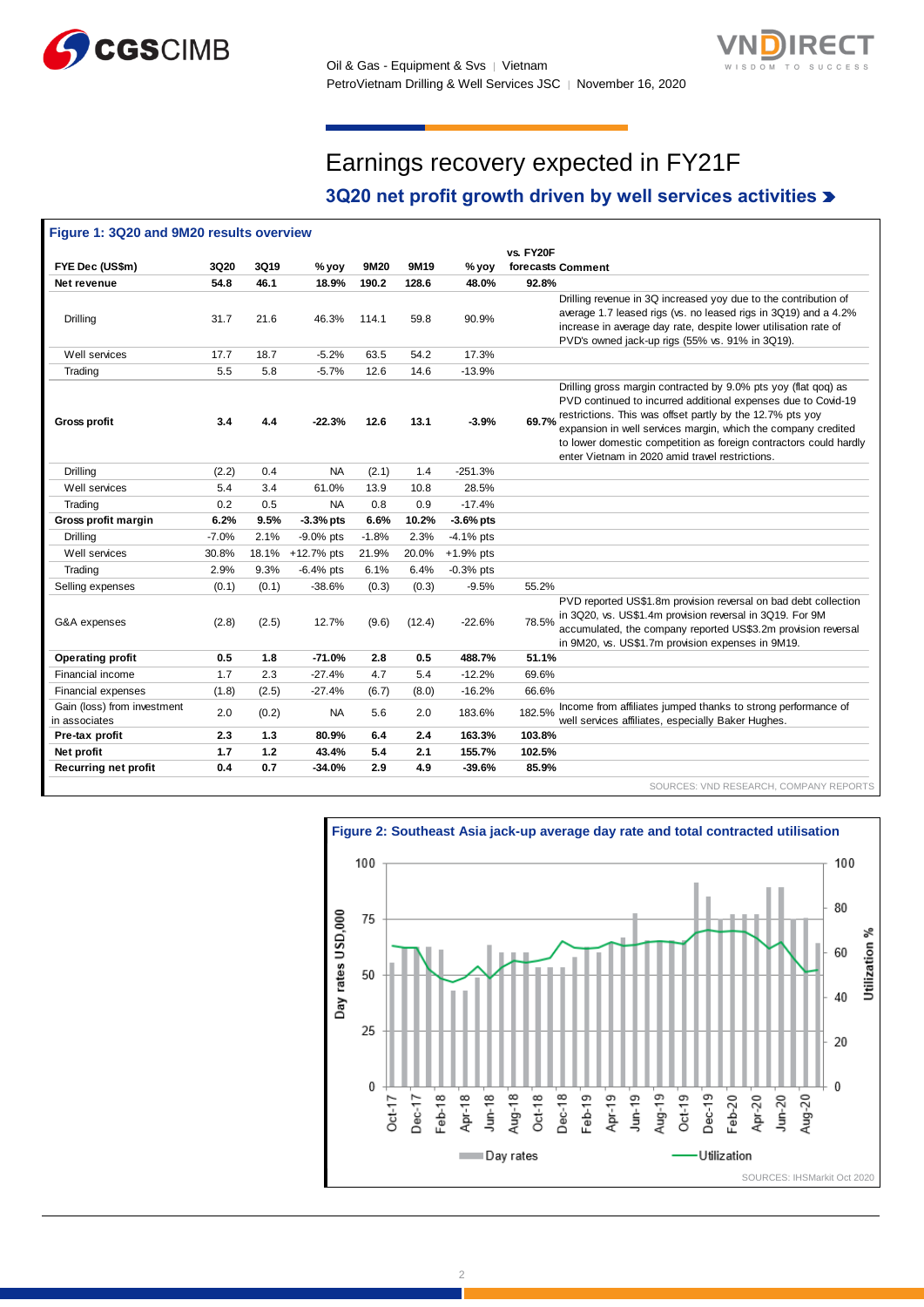



| Figure 3: PVD's drilling schedule |      |  |                 |                 |  |                                        |  |            |  |              |                  |              |                                        |
|-----------------------------------|------|--|-----------------|-----------------|--|----------------------------------------|--|------------|--|--------------|------------------|--------------|----------------------------------------|
| <b>Rig fleet</b>                  | 4Q19 |  | <b>1Q20</b>     | <b>2Q20</b>     |  | <b>3Q20</b>                            |  | 4Q20F      |  | <b>1Q21F</b> | 2Q21F            | 3Q21F        | 4Q21F                                  |
| PVD I                             |      |  | Petronas        |                 |  | Hibiscus Malaysia                      |  |            |  |              |                  |              |                                        |
| PVD II                            |      |  | Petronas        |                 |  |                                        |  | <b>VSP</b> |  | <b>VSP</b>   |                  |              |                                        |
| PVD III                           |      |  | Repsol Malaysia |                 |  |                                        |  | KE         |  |              |                  |              |                                        |
| <b>PVD VI</b>                     |      |  | Sapura          |                 |  | Rosneft                                |  |            |  |              |                  |              |                                        |
| <b>TAD</b>                        |      |  |                 |                 |  | Reactivating for Shell Brunei contract |  |            |  |              |                  | Shell Brunei |                                        |
| <b>PVD XI</b>                     |      |  |                 |                 |  |                                        |  |            |  |              | <b>GBRS</b>      |              |                                        |
| Hakuryu-11*                       |      |  |                 | <b>Idemitsu</b> |  |                                        |  |            |  |              |                  |              | N/A                                    |
| Idun*                             |      |  | Hoang Long      |                 |  | <b>JVPC</b>                            |  |            |  |              |                  |              |                                        |
| Saga*                             |      |  |                 | <b>ENI</b>      |  |                                        |  |            |  |              |                  |              |                                        |
|                                   |      |  |                 |                 |  |                                        |  |            |  |              |                  |              |                                        |
|                                   |      |  |                 |                 |  | Firm contract                          |  |            |  |              | Potential option |              |                                        |
|                                   |      |  |                 |                 |  |                                        |  |            |  |              |                  |              | SOURCES: VND RESEARCH, COMPANY REPORTS |

In 9M20, both market average day rate and utilisation rate declined due to weak drilling demand on top of low oil prices. However, PVD could still maintain a high utilisation rate of 77.7% thanks to earlier secured contracts. The company also managed to secure new jobs, specifically a 100-day contract with Vietsovpetro in Vietnam and a three-month contract with Kris Energy in Cambodia to fill the gap left by the early termination of contracts. This is a positive sign amid weak market conditions, which allowed the rigs to avoid cold-stack periods in preparation for when the market recovers.

For FY21F, we expect the company to achieve an average jack-up utilisation rate of 80.0% in the best case scenario, with potential projects including: (1) new contract for PVD II with Vietsovpetro after the current contract ends in Jan 2021 (confirmed by PVD without specific timeline), (2) PVD III returning to Malaysia to continue the earlier job with Repsol, and (3) PVD VI could bid for a new contract with ENI on exploration wells at Ken Bau field. In addition, according to Japan Drilling's website, PVD has already secured a leasing contract for Hakuryu-11 rig with a firm period of 300 days and up to 120-day option, slated to commence at around Aug-Oct 2021 for a drilling job offshore Vung Tau, Vietnam.

#### **Forecast revision**

#### **Figure 4: Earnings revision**

| -g == = == ======== == = = ======== |           |            |             |        |            |             |        |            |                       |
|-------------------------------------|-----------|------------|-------------|--------|------------|-------------|--------|------------|-----------------------|
|                                     |           | 2020F      |             |        | 2021F      |             |        | 2022F      |                       |
| Unit: US\$m (otherwise noted)       | Old       | <b>New</b> | %∆          | Old    | <b>New</b> | %∆          | Old    | <b>New</b> | %∆                    |
| Average jack-up day rate (US\$)     | 65,000    | 65,000     |             | 60,000 | 60,000     | ٠           | 65,000 | 65,000     | $\sim$                |
| Average TAD day rate (US\$)         | <b>NA</b> | <b>NA</b>  | N/A         | 95,000 | 95,000     | $\sim$      | 95,000 | 95,000     | ۰                     |
| Jack-up utilisation rate (%)        | 73%       | 73%        | ۰.          | 80%    | 80%        | ٠           | 90%    | 90%        |                       |
| TAD utilisation rate (%)            | 0%        | $0\%$      |             | 50%    | 50%        |             | 95%    | 95%        |                       |
|                                     |           |            |             |        |            |             |        |            |                       |
| Net revenue                         | 205.1     | 222.3      | 8.4%        | 202.3  | 202.3      | ٠           | 235.9  | 241.3      | 2.3%                  |
| Gross profit                        | 18.1      | 16.7       | $-7.7%$     | 22.2   | 20.5       | $-7.9%$     | 37.5   | 38.5       | 2.5%                  |
| Gross profit margin                 | 8.8%      | 7.5%       | $-1.3%$ pts | 11.0%  | 10.1%      | $-0.9%$ pts | 15.9%  | 15.9%      | $+0.03%$ pts          |
| SG&A expenses                       | (12.7)    | (13.0)     | 2.4%        | (14.6) | (14.6)     | 0.0%        | (19.4) | (19.9)     | 2.3%                  |
| Operating profit                    | 5.4       | 3.7        | $-31.2%$    | 7.6    | 5.9        | $-22.9%$    | 18.1   | 18.6       | 2.7%                  |
| Gain/loss from affiliates           | 3.1       | 6.7        | 116.8%      | 3.0    | 4.0        | 33.3%       | 3.5    | 3.6        | 2.3%                  |
| Pre-tax profit                      | 6.1       | 8.0        | 30.8%       | 10.4   | 9.5        | $-8.4%$     | 22.1   | 22.5       | 2.1%                  |
| Net profit                          | 5.3       | 6.9        | 30.8%       | 8.9    | 8.2        | $-8.4%$     | 18.9   | 19.3       | 2.1%                  |
| <b>EPS</b>                          | 0.012     | 0.016      | 30.8%       | 0.021  | 0.019      | $-8.4%$     | 0.045  | 0.046      | 2.1%                  |
|                                     |           |            |             |        |            |             |        |            | SOURCES: VND RESEARCH |

We make the following revisions to our FY20-22F EPS forecasts: **FY20-21F**

 We increase our net revenue assumption by 8.4% in FY20F to account for higher-than-expected day rates applied to the leased rigs. We estimate the leased rigs could command an average day rate of US\$75,000 vs.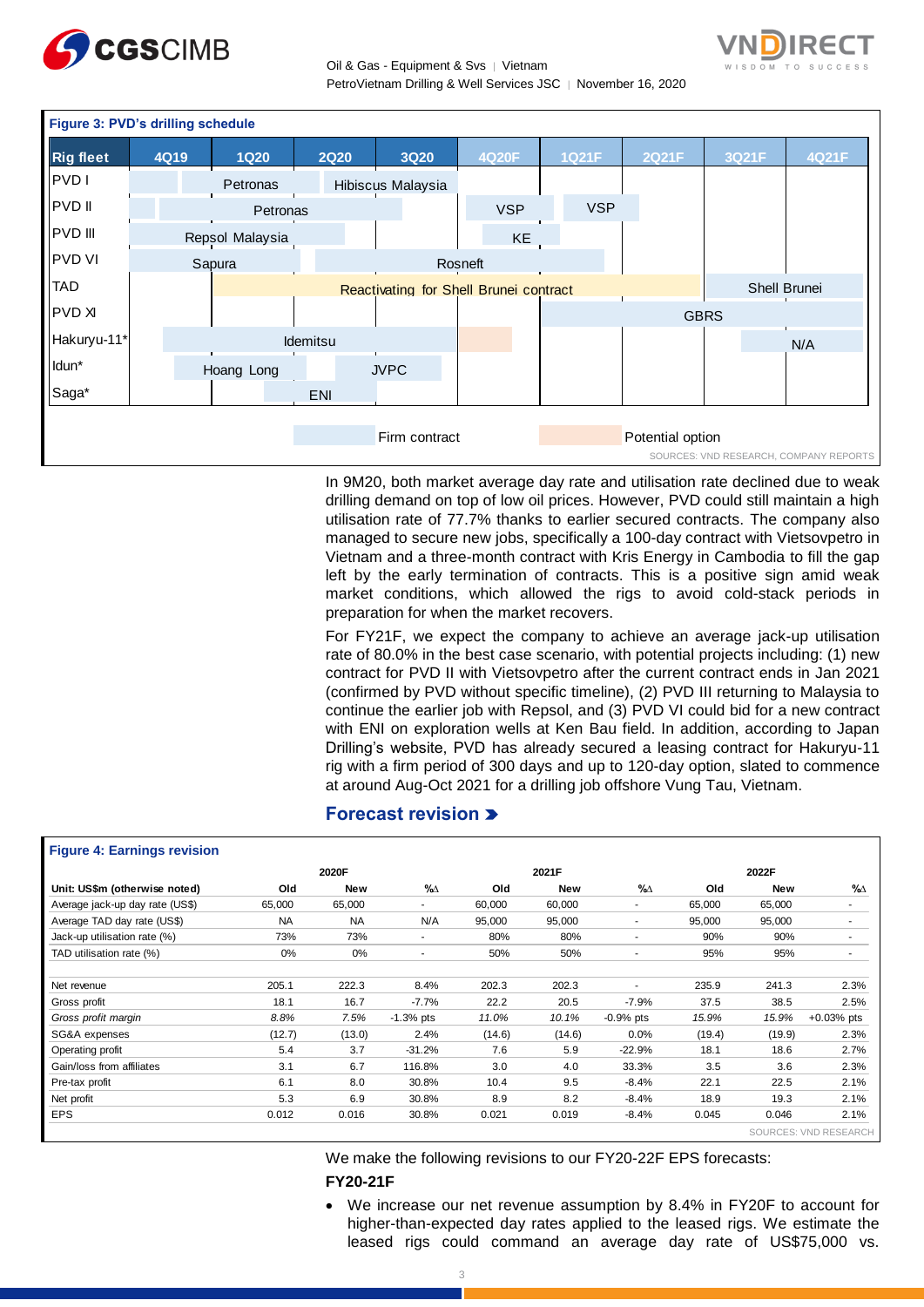



US\$70,000. These contracts were signed earlier in the year so the day rates were not affected by Covid-19.

- We slightly increase the average operating expenses of jack-up rigs for FY20-21F to reflect lower-than-expected gross margin of the drilling segment in 3Q20. We expect regional travel restrictions not to be lifted until 2H21F, at the earliest, therefore the company would still incur Covid-19-related expenses in terms of labour, logistics, etc, in FY21F.
- We also adjust the income from affiliates assumptions for FY20-21F due to higher-than-expected profits from affiliates, which resulted from strong performance of the well services segment in the domestic market.

**FY22F**

• For FY22F, we revise the utilisation rate for the land rig PVD XI from 50% to 100%, as we believe the company could start its 3-year contract with GBRS in Algeria from 2H21F. This rig has been fully depreciated, therefore once operating it could generate an annual gross profit of US\$2.6m, in our estimation.

In terms of debt collection and provision reversal, we maintain our forecasts of a US\$4.2m provision reversal in FY20F and a US\$2.1m provision reversal in FY21F. 9M figures already made up 76.1% of our forecast, and the company expects to collect another US\$1.3m in 4Q20, which is in line with our expectations.

#### **Reiterate Hold and TP of VND11,700**

Our new forecasts translate to a 13.4% yoy decline in FY20F net profit, before returning to growth of 18.6% yoy in FY21F and 136.2% yoy in FY22F. This is mainly fueled by the resumption of the deepwater rig PVD V from 2H21F. We think the growth outlook has already been priced in, therefore we maintain our Hold recommendation and TP of VND11,700.

| <b>Figure 5: DCF valuation summary</b>       |         |                |             |         |         |         |         |                       |             |
|----------------------------------------------|---------|----------------|-------------|---------|---------|---------|---------|-----------------------|-------------|
|                                              |         |                |             |         |         |         |         |                       | <b>CAGR</b> |
| US\$m                                        | Dec-18A | Dec-19A        | Dec-20F     | Dec-21F | Dec-22F | Dec-25F | Dec-30F | Dec-35F               | 20-35F      |
| Total revenue                                | 239     | 188            | 222         | 202     | 247     | 286     | 349     | 376                   | 3.6%        |
| % yoy                                        | 41.4%   | $-20.6%$       | 21.1%       | $-6.7%$ | 22.3%   | 5.0%    | 2.9%    | 0.9%                  |             |
| COGS & OPEX                                  | (235)   | (187)          | (219)       | (196)   | (228)   | (256)   | (312)   | (337)                 |             |
| EBIT                                         | 4       | $\overline{2}$ |             | 6       | 19      | 30      | 37      | 40                    |             |
| Operating margin                             | 1.8%    | 0.8%           | 1.7%        | 2.9%    | 7.7%    | 10.5%   | 10.5%   | 10.5%                 |             |
| Effective tax rate                           | 25.8%   | 8.9%           | 25.0%       | 25.0%   | 25.0%   | 25.0%   | 25.0%   | 25.0%                 |             |
| EBIT * (1-Tax rate)                          | 3       |                | 3           | 4       | 14      | 23      | 27      | 30                    | 17.0%       |
| + Depreciation & Amortisation                | 26      | 25             | 16          | 18      | 24      | 27      | 33      | 36                    |             |
| % of revenue                                 | 11.1%   | 13.5%          | 7.0%        | 8.9%    | 9.6%    | 9.6%    | 9.6%    | 9.6%                  |             |
| - CapEx                                      | (3)     | (2)            | (31)        | (16)    | (12)    | (14)    | (17)    | (19)                  |             |
| % of revenue                                 | $-1.4%$ | $-1.2%$        | $-14.0%$    | $-8.0%$ | $-5.0%$ | $-5.0%$ | $-5.0%$ | $-5.0%$               |             |
| + Change in Working Capital                  | (3)     | (19)           | 9           | 20      | (4)     |         | 4       |                       |             |
| % of revenue                                 | $-1.2%$ | $-9.8%$        | 3.9%        | 9.9%    | $-1.7%$ | 0.5%    | 1.1%    | 1.1%                  |             |
| Interest and other financial activities, net | 6       |                | 4           | 4       | 4       | 5       | 6       | 6                     |             |
| % of revenue                                 | 2.4%    | 3.5%           | 1.9%        | 1.8%    | 1.6%    | 1.6%    | 1.6%    | 1.6%                  |             |
| Unlevered free cash flow (UFCF)              | 29      | 13             | 0           | 30      | 25      | 42      | 53      | 57                    |             |
|                                              |         | $\blacksquare$ | $\mathbf 0$ | 22      | 16      | 17      | 11      | 6                     |             |
|                                              |         |                |             |         |         |         |         | SOURCES: VND RESEARCH |             |

| <b>Figure 6: Cost of equity</b> |       | Figure 7: WACC and terminal growth |       |
|---------------------------------|-------|------------------------------------|-------|
| <b>Cost of equity</b>           |       | <b>US\$m</b>                       |       |
| <b>Risk Free Rate</b>           | 4.0%  | <b>Equity Value</b>                | 302   |
| <b>Beta</b>                     | 1.6   | Debt                               | 163   |
| <b>Risk Premium</b>             | 11.0% | Cost of Debt                       | 6.0%  |
| <b>Cost of Equity</b>           | 21.6% | Tax Rate                           | 25.0% |
|                                 |       | <b>WACC</b>                        | 15.6% |
|                                 |       | <b>Perpetual Growth Rate</b>       | 0.5%  |

4

SOURCES: VND RESEARCH SOURCES: VND RESEARCH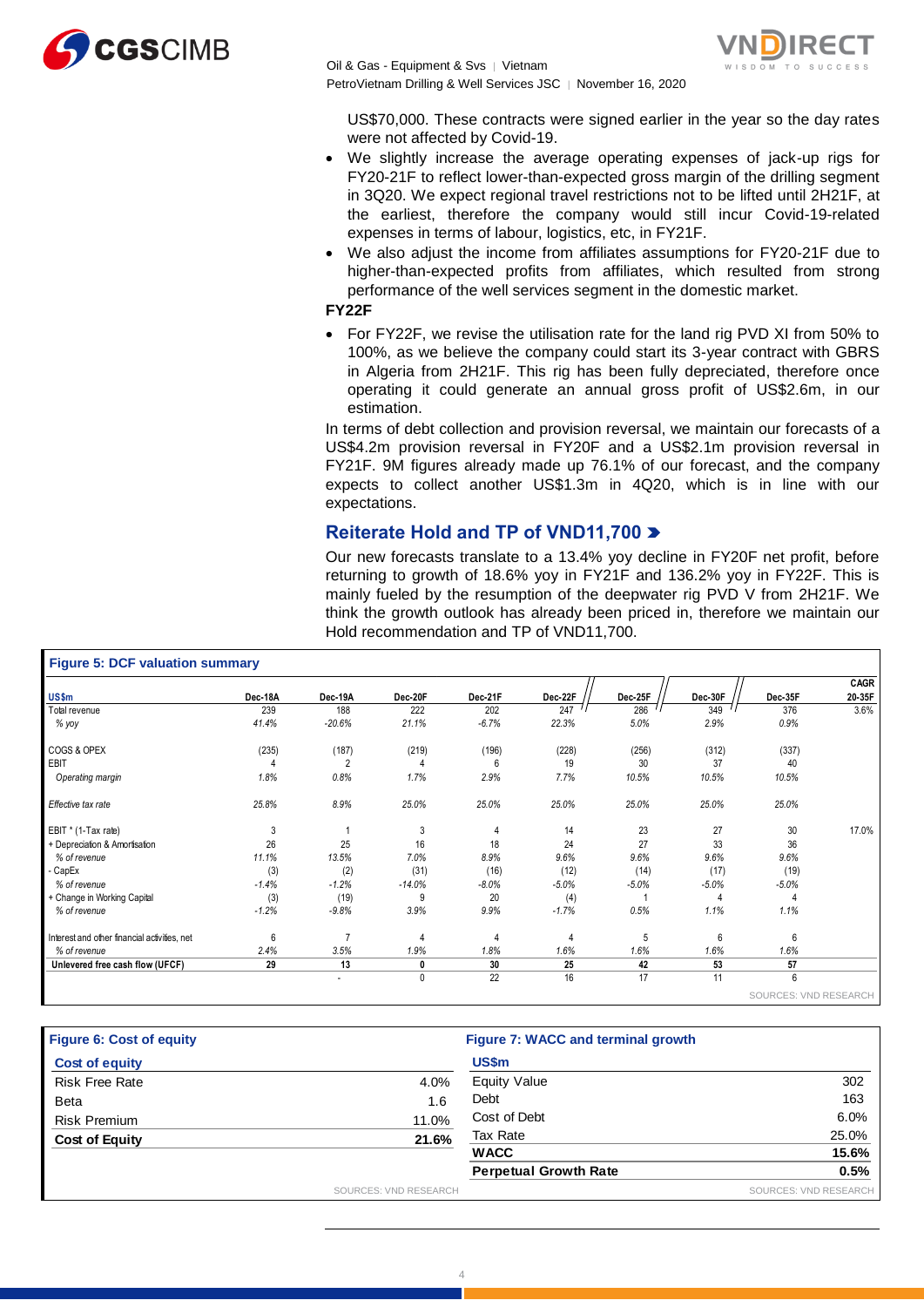

## Oil & Gas - Equipment & Svs | Vietnam



PetroVietnam Drilling & Well Services JSC │ November 16, 2020

| Figure 8: Blended target price* |        |            |                                                                     |
|---------------------------------|--------|------------|---------------------------------------------------------------------|
| <b>Method</b>                   | (VND)  | Weight (%) | Weighted share price (VND)                                          |
| <b>DCF</b>                      | 10,740 | 50%        | 5,370                                                               |
| Target FY20-22F P/BV of 0.4x    | 12,610 | 50%        | 6,305                                                               |
| <b>Blended price</b>            |        | 100%       | 11,675                                                              |
| <b>Target price</b>             |        |            | 11,700                                                              |
|                                 |        |            | *Assuming USD/VND rate at US\$1=VND23,500.<br>SOURCES: VND RESEARCH |

| <b>Figure 9: Peer comparison</b>  |                     |                  |                 |                 |                        |           |                 |           |                                                                         |     |         |              |          |                |         |           |                |           |
|-----------------------------------|---------------------|------------------|-----------------|-----------------|------------------------|-----------|-----------------|-----------|-------------------------------------------------------------------------|-----|---------|--------------|----------|----------------|---------|-----------|----------------|-----------|
|                                   |                     |                  | Share<br>Price  | Target<br>Price | Market                 |           | P/E(x)          |           | 3-year<br>EPS<br><b>CAGR</b>                                            |     | P/BV(x) |              |          | <b>ROE (%)</b> |         |           | <b>ROA</b> (%) |           |
| Company                           | Bloomberg<br>Ticker | Recom.           | (local<br>curr) | curr)           | (local Cap (US\$<br>m) |           | TTM FY20F FY21F |           | (%)                                                                     | TTM | FY20F   | <b>FY21F</b> | TTM      | FY20F          | FY21F   | ттм       | FY20F          | FY21F     |
| Offshore drilling companies       |                     |                  |                 |                 |                        |           |                 |           |                                                                         |     |         |              |          |                |         |           |                |           |
| <b>PV Drilling</b>                | PVD VN              | <b>HOLD</b>      | 11.650          | 11.700          | 212                    | 19.9      | 30.8            | 26.0      | 34.2%                                                                   | 0.4 | 0.4     | 0.4          | 1.9%     | .2%            | 1.5%    | 1.3%      | 0.8%           | 0.9%      |
| Borr Drilling Ltd                 | <b>BDRILL NO</b>    | <b>NOT RATED</b> | 5.41            | <b>NA</b>       | 125                    | <b>NA</b> | <b>NA</b>       | <b>NA</b> | 0.0%                                                                    | 0.1 | 0.1     | 0.1          | $-27.6%$ | -23.1% -22.3%  |         | $-10.7\%$ | <b>NA</b>      | <b>NA</b> |
| Velesto Energy Bhd                | <b>VEB MK</b>       | <b>REDUCE</b>    | 0.13            | 0.10            | 260                    | 23.9      | <b>NA</b>       | <b>NA</b> | <b>NA</b>                                                               | 0.4 | 0.4     | 0.4          | 1.6%     | $-2.8%$        | $-2.2%$ | 1.0%      | $-1.9%$        | $-1.6%$   |
| Sapura Energy Bhd                 | <b>SAPE MK</b>      | <b>REDUCE</b>    | 0.11            | 0.06            | 426                    | <b>NA</b> | <b>NA</b>       | <b>NA</b> | $-31.5%$                                                                | 0.2 | 0.2     | 0.2          | $-37.2%$ | $-12.3%$       | $-3.9%$ | $-17.2%$  | $-4.7%$        | $-1.1%$   |
| Transocean                        | <b>RIGUS</b>        | <b>NOT RATED</b> | 1.08            | <b>NA</b>       | 664                    | <b>NA</b> | <b>NA</b>       | <b>NA</b> | 0.0%                                                                    | 0.1 | 0.1     | 0.1          | $-5.0%$  | $-6.3%$        | $-6.3%$ | $-2.5%$   | $-3.7%$        | $-3.3%$   |
| Average - Offshore drilling peers |                     |                  |                 |                 | 450                    | 23.9      | <b>NA</b>       | <b>NA</b> | $-15.7%$                                                                | 0.2 | 0.2     | 0.2          | $-13.6%$ | $-7.1%$        | $-4.1%$ | $-6.2%$   | $-3.4%$        | $-2.0\%$  |
|                                   |                     |                  |                 |                 |                        |           |                 |           | SOURCES: CGS-CIMB RESEARCH, VND RESEARCH, BLOOMBERG (DATA AS AT 16 NOV) |     |         |              |          |                |         |           |                |           |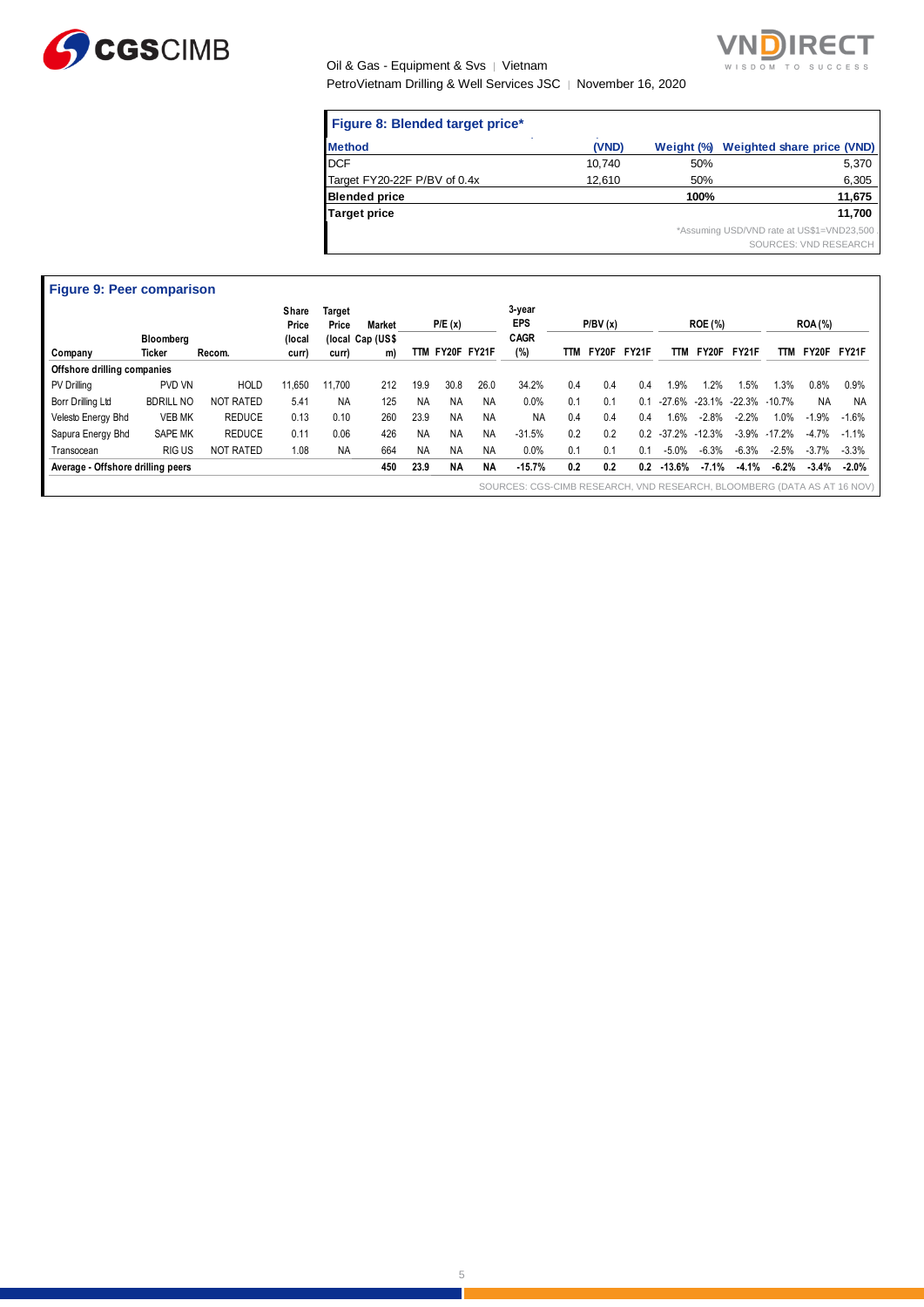



#### **BY THE NUMBERS**



#### **Profit & Loss**

| (US\$m)                                   | Dec-18A | Dec-19A | Dec-20F | Dec-21F | Dec-22F |
|-------------------------------------------|---------|---------|---------|---------|---------|
| <b>Total Net Revenues</b>                 | 239.2   | 188.5   | 222.3   | 202.3   | 241.3   |
| <b>Gross Profit</b>                       | 17.3    | 19.4    | 16.7    | 20.5    | 38.5    |
| <b>Operating EBITDA</b>                   | 30.8    | 27.1    | 19.4    | 23.8    | 41.7    |
| Depreciation And Amortisation             | (26.5)  | (25.5)  | (15.7)  | (17.9)  | (23.1)  |
| <b>Operating EBIT</b>                     | 4.3     | 1.6     | 3.7     | 5.9     | 18.6    |
| Financial Income/(Expense)                | (2.9)   | (3.3)   | (3.3)   | (1.5)   | (1.5)   |
| Pretax Income/(Loss) from Assoc.          | 2.6     | 4.8     | 6.7     | 4.0     | 3.6     |
| Non-Operating Income/(Expense)            | 6.1     | 5.1     | 0.9     | 1.2     | 1.7     |
| Profit Before Tax (pre-El)                | 10.1    | 8.2     | 8.0     | 9.5     | 22.5    |
| <b>Exceptional Items</b>                  |         |         |         |         |         |
| <b>Pre-tax Profit</b>                     | 10.1    | 8.2     | 8.0     | 9.5     | 22.5    |
| Taxation                                  | (2.6)   | (0.7)   | (2.0)   | (2.4)   | (5.6)   |
| Exceptional Income - post-tax             |         |         |         |         |         |
| <b>Profit After Tax</b>                   | 7.5     | 7.4     | 6.0     | 7.2     | 16.9    |
| Minority Interests                        | 1.1     | 0.5     | 0.8     | 1.0     | 2.4     |
| <b>Preferred Dividends</b>                |         |         |         |         |         |
| FX Gain/(Loss) - post tax                 |         |         |         |         |         |
| Other Adjustments - post-tax              |         |         |         |         |         |
| <b>Net Profit</b>                         | 8.6     | 8.0     | 6.9     | 8.2     | 19.3    |
| <b>Recurring Net Profit</b>               | 3.8     | 7.9     | 6.9     | 8.2     | 19.3    |
| <b>Fully Diluted Recurring Net Profit</b> | 3.8     | 7.9     | 6.9     | 8.2     | 19.3    |

#### **Cash Flow**

| (US\$m)                          | Dec-18A | Dec-19A | Dec-20F | Dec-21F | Dec-22F |
|----------------------------------|---------|---------|---------|---------|---------|
| <b>EBITDA</b>                    | 30.79   | 27.06   | 19.41   | 23.80   | 41.68   |
| Cash Flow from Invt. & Assoc.    | (7.11)  | (9.61)  | (9.36)  | (9.13)  | (8.91)  |
| Change In Working Capital        | (2.89)  | (18.54) | 8.77    | 19.95   | (4.01)  |
| (Incr)/Decr in Total Provisions  | (4.95)  | 0.72    | 0.00    | 0.00    | 0.00    |
| Other Non-Cash (Income)/Expense  | (20.67) | (18.91) | (11.37) | (14.27) | (19.16) |
| <b>Other Operating Cashflow</b>  | 25.89   | 25.02   | 20.77   | 22.93   | 27.46   |
| Net Interest (Paid)/Received     | (7.70)  | (6.07)  | (10.06) | (10.01) | (9.19)  |
| Tax Paid                         | (6.21)  | (3.01)  | (2.01)  | (2.38)  | (5.63)  |
| <b>Cashflow From Operations</b>  | 7.15    | (3.34)  | 16.15   | 30.89   | 22.25   |
| Capex                            | (3.42)  | (2.30)  | (31.12) | (16.18) | (12.07) |
| Disposals Of FAs/subsidiaries    | 0.03    | 0.05    | 0.00    | 0.00    | 0.00    |
| Acq. Of Subsidiaries/investments |         |         |         |         |         |
| <b>Other Investing Cashflow</b>  | 54.90   | (7.38)  | 0.00    | 0.00    | 0.00    |
| Cash Flow From Investing         | 51.51   | (9.63)  | (31.12) | (16.18) | (12.07) |
| Debt Raised/(repaid)             | (40.38) | (3.65)  | 1.33    | 17.08   | (16.79) |
| Proceeds From Issue Of Shares    |         |         |         |         |         |
| <b>Shares Repurchased</b>        |         |         |         |         |         |
| Dividends Paid                   | (0.12)  | (0.12)  | 0.00    | 0.00    | 0.00    |
| <b>Preferred Dividends</b>       |         |         |         |         |         |
| Other Financing Cashflow         | 0.00    | 0.00    | 0.00    | 0.00    | 0.00    |
| Cash Flow From Financing         | (40.51) | (3.77)  | 1.33    | 17.08   | (16.79) |
| <b>Total Cash Generated</b>      | 18.16   | (16.74) | (13.64) | 31.78   | (6.61)  |
| <b>Free Cashflow To Equity</b>   | 18.28   | (16.62) | (13.64) | 31.78   | (6.61)  |
| <b>Free Cashflow To Firm</b>     | 66.37   | (6.90)  | (4.90)  | 24.72   | 19.37   |

SOURCES: VND RESEARCH, COMPANY REPORTS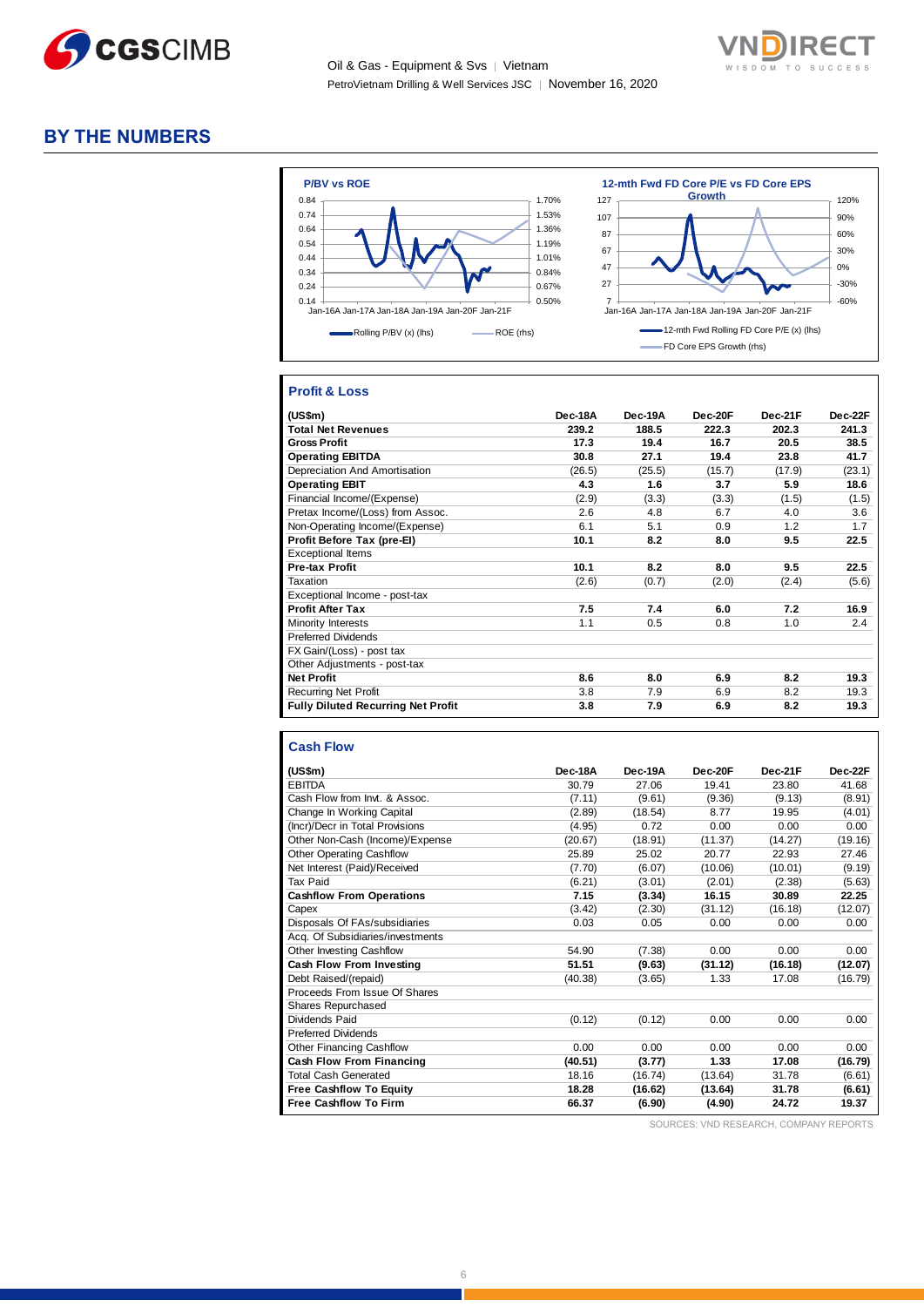



#### **BY THE NUMBERS… cont'd**

| <b>Balance Sheet</b>                       |         |         |         |         |         |
|--------------------------------------------|---------|---------|---------|---------|---------|
| (US\$m)                                    | Dec-18A | Dec-19A | Dec-20F | Dec-21F | Dec-22F |
| <b>Total Cash And Equivalents</b>          | 141.6   | 126.4   | 107.0   | 134.2   | 122.4   |
| <b>Total Debtors</b>                       | 69.7    | 82.5    | 78.5    | 71.5    | 85.3    |
| Inventories                                | 32.8    | 36.1    | 42.8    | 37.8    | 42.2    |
| <b>Total Other Current Assets</b>          | 1.1     | 1.7     | 2.0     | 1.8     | 2.2     |
| <b>Total Current Assets</b>                | 245.2   | 246.7   | 230.3   | 245.3   | 252.1   |
| <b>Fixed Assets</b>                        | 624.9   | 602.8   | 600.9   | 584.5   | 559.3   |
| <b>Total Investments</b>                   | 29.9    | 46.1    | 44.8    | 43.7    | 42.6    |
| Intangible Assets                          | 0.0     | 0.0     | 0.0     | 0.0     | 0.0     |
| <b>Total Other Non-Current Assets</b>      | 7.5     | 8.0     | 7.8     | 7.6     | 7.4     |
| <b>Total Non-current Assets</b>            | 662.3   | 656.9   | 653.5   | 635.8   | 609.3   |
| Short-term Debt                            | 15.7    | 22.5    | 15.0    | 34.4    | 30.2    |
| Current Portion of Long-Term Debt          |         |         |         |         |         |
| <b>Total Creditors</b>                     | 42.9    | 36.9    | 44.8    | 39.6    | 44.3    |
| <b>Other Current Liabilities</b>           | 62.4    | 64.3    | 75.7    | 68.9    | 82.2    |
| <b>Total Current Liabilities</b>           | 121.0   | 123.8   | 135.5   | 142.9   | 156.7   |
| Total Long-term Debt                       | 150.2   | 139.7   | 143.9   | 137.7   | 120.9   |
| Hybrid Debt - Debt Component               |         |         |         |         |         |
| <b>Total Other Non-Current Liabilities</b> | 37.9    | 35.9    | 34.9    | 34.1    | 33.2    |
| <b>Total Non-current Liabilities</b>       | 188.1   | 175.6   | 178.8   | 171.7   | 154.1   |
| <b>Total Provisions</b>                    | 0.0     | 0.0     | 0.0     | 0.0     | 0.0     |
| <b>Total Liabilities</b>                   | 309.1   | 299.4   | 314.3   | 314.7   | 310.8   |
| Shareholders' Equity                       | 587.3   | 593.5   | 558.3   | 554.5   | 536.6   |
| Minority Interests                         | 11.1    | 10.7    | 11.2    | 11.9    | 14.0    |
| <b>Total Equity</b>                        | 598.4   | 604.2   | 569.5   | 566.4   | 550.6   |

#### **Key Ratios**

Ш

|                                  | Dec-18A | Dec-19A    | Dec-20F   | Dec-21F   | Dec-22F |
|----------------------------------|---------|------------|-----------|-----------|---------|
| Revenue Growth                   | 39.4%   | $(21.2\%)$ | 17.9%     | $(9.0\%)$ | 19.3%   |
| Operating EBITDA Growth          | 77.9%   | $(12.1\%)$ | (28.3%)   | 22.6%     | 75.1%   |
| Operating EBITDA Margin          | 12.9%   | 14.4%      | 8.7%      | 11.8%     | 17.3%   |
| Net Cash Per Share (US\$)        | (0.06)  | (0.08)     | (0.12)    | (0.09)    | (0.07)  |
| BVPS (US\$)                      | 1.39    | 1.41       | 1.32      | 1.32      | 1.27    |
| <b>Gross Interest Cover</b>      | 0.58    | 0.23       | 0.56      | 0.89      | 3.07    |
| <b>Effective Tax Rate</b>        | 25.8%   | 8.9%       | 25.0%     | 25.0%     | 25.0%   |
| Net Dividend Payout Ratio        | 1.41%   | 1.51%      | <b>NA</b> | <b>NA</b> | NA      |
| <b>Accounts Receivables Days</b> | 105.4   | 147.3      | 132.6     | 135.4     | 118.5   |
| <b>Inventory Days</b>            | 54.36   | 74.45      | 70.23     | 80.87     | 71.97   |
| <b>Accounts Payables Days</b>    | 58.78   | 84.00      | 71.28     | 83.02     | 73.88   |
| <b>ROIC (%)</b>                  | 0.49%   | 0.23%      | 0.45%     | 0.72%     | 2.35%   |
| ROCE(%)                          | 1.61%   | 1.14%      | 1.41%     | 1.96%     | 3.66%   |
| Return On Average Assets         | 1.04%   | 1.15%      | 0.95%     | 0.94%     | 2.06%   |

| <b>Key Drivers</b>                             |          |          |          |          |          |
|------------------------------------------------|----------|----------|----------|----------|----------|
|                                                | Dec-18A  | Dec-19A  | Dec-20F  | Dec-21F  | Dec-22F  |
| Outstanding Orderbook (US\$m)                  | N/A      | N/A      | N/A      | N/A      | N/A      |
| Order Book Wins (US\$m)                        | N/A      | N/A      | N/A      | N/A      | N/A      |
| Order Book Depletion (US\$m)                   | N/A      | N/A      | N/A      | N/A      | N/A      |
| Average Day Rate Per Ship (US\$)               | N/A      | N/A      | N/A      | N/A      | N/A      |
| No. Of Ships (unit)                            | N/A      | N/A      | N/A      | N/A      | N/A      |
| Average Utilisation Rate (%)                   | N/A      | N/A      | N/A      | N/A      | N/A      |
| Oil Price (US\$/bbl)                           | 71.2     | 64.4     | 45.0     | 48.0     | 55.0     |
| Energy Production Volume (mmboe)               | N/A      | N/A      | N/A      | N/A      | N/A      |
| Average Day Rate - Drilling Rigs (US\$)        | 56.149.0 | 57.500.0 | 65,000.0 | 60.000.0 | 65,000.0 |
| Average Util. Rate - Drilling Rigs (%)         | 85.3%    | 90.0%    | 72.9%    | 80.0%    | 90.0%    |
| Average Day Rate - FPUs (US\$)                 | N/A      | N/A      | N/A      | N/A      | N/A      |
| Average Util. Rate - FPUs (%)                  | N/A      | N/A      | N/A      | N/A      | N/A      |
| Total Oil Storage Capacity (000 cbm)           | N/A      | N/A      | N/A      | N/A      | N/A      |
| Equity Share Of Oil Storage Capacity (000 cbm) | N/A      | N/A      | N/A      | N/A      | N/A      |
| Assumed Util. Rate Of Oil Storage Capacity (%) | N/A      | N/A      | N/A      | N/A      | N/A      |

SOURCES: VND RESEARCH, COMPANY REPORTS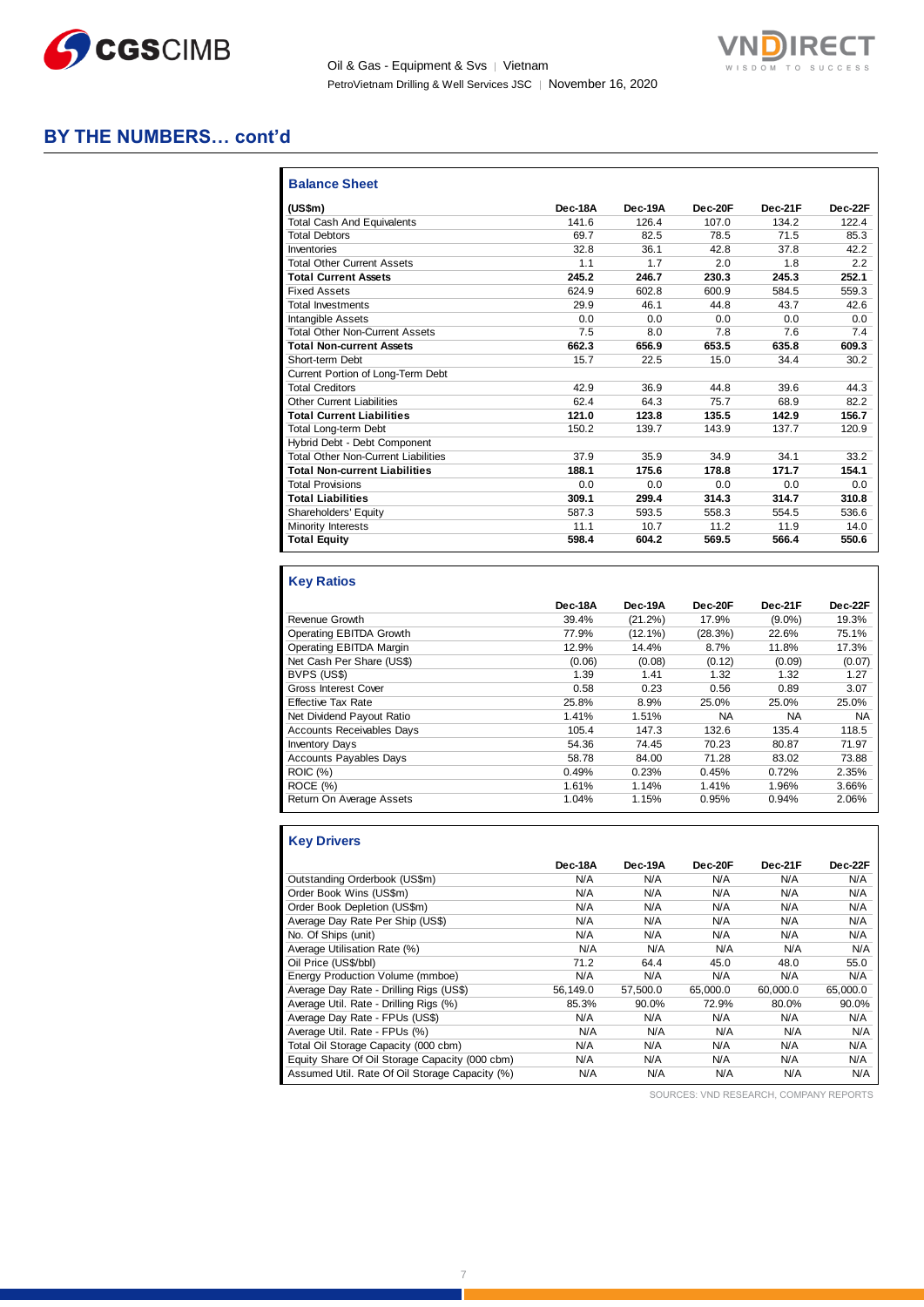



#### **DISCLAIMER**

The content of this report (including the views and opinions expressed therein, and the information comprised therein) has been prepared by and belongs to VNDIRECT Securities Corporation, and is distributed by CGS-CIMB pursuant to an arrangement between VNDIRECT Securities Corporation and CGS-CIMB. VNDIRECT Securities Corporation is not an affiliate of CGS-CIMB.

This report is not directed to, or intended for distribution to or use by, any person or entity who is a citizen or resident of or located in any locality, state, country or other jurisdiction where such distribution, publication, availability or use would be contrary to law or regulation.

By accepting this report, the recipient hereof represents and warrants that he is entitled to receive such report in accordance with the restrictions set forth below and agrees to be bound by the limitations contained herein (including the "Restrictions on Distributions" set out below). Any failure to comply with these limitations may constitute a violation of law. This publication is being supplied to you strictly on the basis that it will remain confidential. No part of this report may be (i) copied, photocopied, duplicated, stored or reproduced in any form by any means or (ii) redistributed or passed on, directly or indirectly, to any other person in whole or in part, for any purpose without the prior written consent of CGS-CIMB.

The information contained in this research report is prepared from data believed to be correct and reliable at the time of issue of this report.

VNDIRECT Securities Corporation may or may not issue regular reports on the subject matter of this report at any frequency and may cease to do so or change the periodicity of reports at any time. Neither VNDIRECT Securities Corporation nor CGS-CIMB is under any obligation to update this report in the event of a material change to the information contained in this report. Neither VNDIRECT Securities Corporation nor CGS-CIMB has any and will accept any, obligation to (i) check or ensure that the contents of this report remain current, reliable or relevant, (ii) ensure that the content of this report constitutes all the information a prospective investor may require, (iii) ensure the adequacy, accuracy, completeness, reliability or fairness of any views, opinions and information, and accordingly, VNDIRECT Securities Corporation, CGS-CIMB and their respective affiliates and related persons including China Galaxy International Financial Holdings Limited ("CGIFHL") and CIMB Group Sdn. Bhd. ("CIMBG") and their respective related corporations (and their respective directors, associates, connected persons and/or employees) shall not be liable in any manner whatsoever for any consequences (including but not limited to any direct, indirect or consequential losses, loss of profits and damages) of any reliance thereon or usage thereof. In particular, VNDIRECT Securities Corporation and CGS-CIMB disclaim all responsibility and liability for the views and opinions set out in this report.

Unless otherwise specified, this report is based upon reasonable sources. Such sources will, unless otherwise specified, for market data, be market data and prices available from the main stock exchange or market where the relevant security is listed, or, where appropriate, any other market. Information on the accounts and business of company(ies) will generally be based on published statements of the company(ies), information disseminated by regulatory information services, other publicly available information and information resulting from our research. Whilst every effort is made to ensure that statements of facts made in this report are accurate, all estimates, projections, forecasts, expressions of opinion and other subjective judgments contained in this report are based on assumptions considered to be reasonable as of the date of the document in which they are contained and must not be construed as a representation that the matters referred to therein will occur. Past performance is not a reliable indicator of future performance. The value of investments may go down as well as up and those investing may, depending on the investments in question, lose more than the initial investment. No report shall constitute an offer or an invitation by or on behalf of CGS-CIMB or VNDIRECT Securities Corporation, or their respective affiliates (including CGIFHL, CIMBG and their respective related corporations) to any person to buy or sell any investments.

CGS-CIMB and/or VNDIRECT Securities Corporation and/or their respective affiliates and related corporations (including CGIFHL, CIMBG and their respective related corporations), their respective directors, associates, connected parties and/or employees may own or have positions in securities of the company(ies) covered in this research report or any securities related thereto and may from time to time add to or dispose of, or may be materially interested in, any such securities. Further, CGS-CIMB and/or VNDIRECT Securities Corporation, and/or their respective affiliates and their respective related corporations (including CGIFHL, CIMBG and their respective related corporations) do and seek to do business with the company(ies) covered in this research report and may from time to time act as market maker or have assumed an underwriting commitment in securities of such company(ies), may sell them to or buy them from customers on a principal basis and may also perform or seek to perform significant investment banking, advisory, underwriting or placement services for or relating to such company(ies) as well as solicit such investment, advisory or other services from any entity mentioned in this report.

CGS-CIMBand/or VNDIRECT Securities Corporation and/or their respective affiliates (including CGIFHL, CIMBG and their respective related corporations) may enter into an agreement with the company(ies) covered in this report relating to the production of research reports. CGS-CIMB and/or VNDIRECT Securities Corporation may disclose the contents of this report to the company(ies) covered by it and may have amended the contents of this report following such disclosure.

The analyst responsible for the production of this report hereby certifies that the views expressed herein accurately and exclusively reflect his or her personal views and opinions about any and all of the issuers or securities analysed in this report and were prepared independently and autonomously. No part of the compensation of the analyst(s) was, is, or will be directly or indirectly related to the inclusion of specific recommendations(s) or view(s) in this report. The analyst(s) who prepared this research report is prohibited from receiving any compensation, incentive or bonus based on specific investment banking transactions or for providing a specific recommendation for, or view of, a particular company. Information barriers and other arrangements may be established where necessary to prevent conflicts of interests arising. However, the analyst(s) may receive compensation that is based on his/their coverage of company(ies) in the performance of his/their duties or the performance of his/their recommendations and the research personnel involved in the preparation of this report may also participate in the solicitation of the businesses as described above. In reviewing this research report, an investor should be aware that any or all of the foregoing, among other things, may give rise to real or potential conflicts of interest. Additional information is, subject to the duties of confidentiality, available on request.

The term "VNDIRECT Securities Corporation" shall, unless the context otherwise requires, mean VNDIRECT Securities Corporation and its affiliates, subsidiaries and related companies. The term "CGS-CIMB" shall denote, where appropriate, the relevant entity distributing or disseminating the report in the particular jurisdiction referenced below, or, in every other case except as otherwise stated herein, CGS-CIMB Securities International Pte. Ltd. and its affiliates, subsidiaries and related corporations.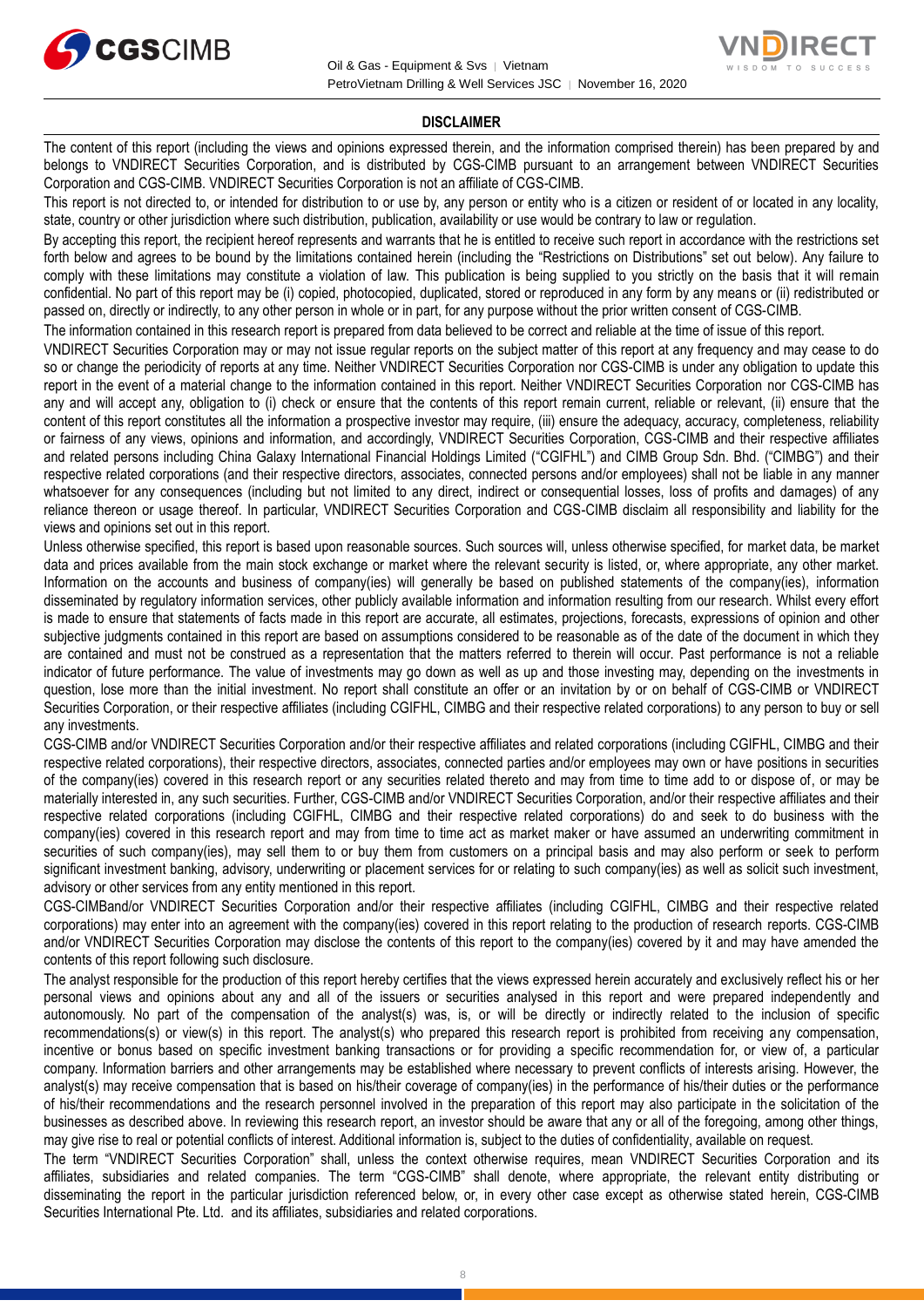



| <b>CGS-CIMB</b> |                                                                                   |                                                                 |
|-----------------|-----------------------------------------------------------------------------------|-----------------------------------------------------------------|
| Country         | <b>CGS-CIMB Entity</b>                                                            | <b>Regulated by</b>                                             |
| Hong Kong       | CGS-CIMB Securities (Hong Kong) Limited                                           | Securities and Futures Commission Hong Kong                     |
| India           | <b>CGS-CIMB Securities (India) Private Limited</b>                                | Securities and Exchange Board of India (SEBI)                   |
| Indonesia       | PT CGS-CIMB Sekuritas Indonesia                                                   | Financial Services Authority of Indonesia                       |
| Malaysia        | CGS-CIMB Securities Sdn. Bhd. (formerly known<br>as Jupiter Securities Sdn. Bhd.) | Securities Commission Malaysia                                  |
| Singapore       | CGS-CIMB Research Pte. Ltd.                                                       | Monetary Authority of Singapore                                 |
| South Korea     | CGS-CIMB Securities (Hong Kong) Limited,<br>Korea Branch                          | Financial Services Commission and Financial Supervisory Service |
| Thailand        | CGS-CIMB Securities (Thailand) Co. Ltd.                                           | Securities and Exchange Commission Thailand                     |

(i) As of October 31, 2020 VNDIRECT Securities Corporation has a proprietary position in the securities (which may include but not be limited to shares, warrants, call warrants and/or any other derivatives) in the following company or companies covered or recommended in this report:  $(a)$  -

(ii) As of November 16, 2020, the analyst(s) who prepared this report, and the associate(s), has / have an interest in the securities (which may include but not be limited to shares, warrants, call warrants and/or any other derivatives) in the following company or companies covered or recommended in this report:

#### (a) -

This report does not purport to contain all the information that a prospective investor may require. CGS-CIMB, VNDIRECT Securities Corporation and their respective affiliates (including CGIFHL, CIMBG and their related corporations) do not make any guarantee, representation or warranty, express or implied, as to the adequacy, accuracy, completeness, reliability or fairness of any such information and opinion contained in this report. None of CGS-CIMB, VNDIRECT Securities Corporation and their respective affiliates and related persons (including CGIFHL, CIMBG and their related corporations) shall be liable in any manner whatsoever for any consequences (including but not limited to any direct, indirect or consequential losses, loss of profits and damages) of any reliance thereon or usage thereof.

This report is general in nature and has been prepared for information purposes only. It is intended for circulation amongst CGS-CIMB's and its affiliates' (including CGIFHL's, CIMBG's and their respective related corporations') clients generally and does not have regard to the specific investment objectives, financial situation and the particular needs of any specific person who may receive this report. The information and opinions in this report are not and should not be construed or considered as an offer, recommendation or solicitation to buy or sell the subject securities, related investments or other financial instruments or any derivative instrument, or any rights pertaining thereto.

Investors are advised to make their own independent evaluation of the information contained in this research report, consider their own individual investment objectives, financial situation and particular needs and consult their own professional and financial advisers as to the legal, business, financial, tax and other aspects before participating in any transaction in respect of the securities of company(ies) covered in this research report. The securities of such company(ies) may not be eligible for sale in all jurisdictions or to all categories of investors.

#### Restrictions on Distributions

**Australia:** Despite anything in this report to the contrary, this research is issued by VNDIRECT Securities Corporation and provided in Australia by CGS-CIMB Securities (Singapore) Pte. Ltd. and CGS-CIMB Securities (Hong Kong) Limited. This research is only available in Australia to persons who are "wholesale clients" (within the meaning of the Corporations Act 2001 (Cth) and is supplied solely for the use of such wholesale clients and shall not be distributed or passed on to any other person. You represent and warrant that if you are in Australia, you are a "wholesale client". This research is of a general nature only and has been prepared without taking into account the objectives, financial situation or needs of the individual recipient. CGS-CIMB Securities (Singapore) Pte. Ltd. and CGS-CIMB Securities (Hong Kong) Limited do not hold, and are not required to hold an Australian financial services license. CGS-CIMB Securities (Singapore) Pte. Ltd. and CGS-CIMB Securities (Hong Kong) Limited rely on "passporting" exemptions for entities appropriately licensed by the Monetary Authority of Singapore (under ASIC Class Order 03/1102) and the Securities and Futures Commission in Hong Kong (under ASIC Class Order 03/1103).

**Canada:** This research report has not been prepared in accordance with the disclosure requirements of Dealer Member Rule 3400 – Research Restrictions and Disclosure Requirements of the Investment Industry Regulatory Organization of Canada. For any research report distributed by CIBC, further disclosures related to CIBC conflicts of interest can be found at https://researchcentral.cibcwm.com.

**China:** For the purpose of this report, the People's Republic of China ("PRC") does not include the Hong Kong Special Administrative Region, the Macau Special Administrative Region or Taiwan. The distributor of this report has not been approved or licensed by the China Securities Regulatory Commission or any other relevant regulatory authority or governmental agency in the PRC. This report contains only marketing information. The distribution of this report is not an offer to buy or sell to any person within or outside PRC or a solicitation to any person within or outside of PRC to buy or sell any instruments described herein. This report is being issued outside the PRC to a limited number of institutional investors and may not be provided to any person other than the original recipient and may not be reproduced or used for any other purpose.

**France:** Only qualified investors within the meaning of French law shall have access to this report. This report shall not be considered as an offer to subscribe to, or used in connection with, any offer for subscription or sale or marketing or direct or indirect distribution of financial instruments and it is not intended as a solicitation for the purchase of any financial instrument.

**Germany:** This report is only directed at persons who are professional investors as defined in sec 31a(2) of the German Securities Trading Act (WpHG). This publication constitutes research of a non-binding nature on the market situation and the investment instruments cited here at the time of the publication of the information.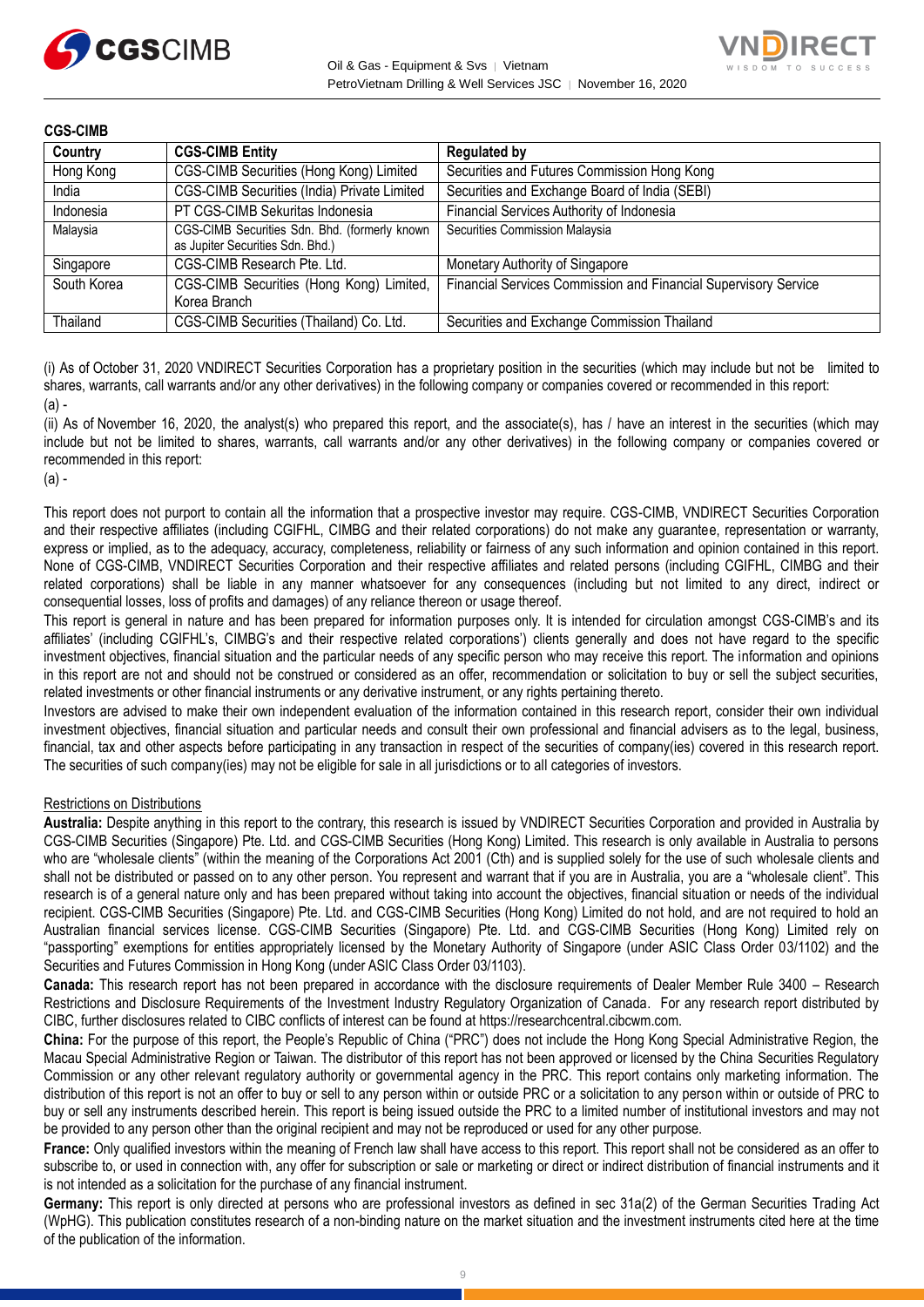



The current prices/yields in this issue are based upon closing prices from Bloomberg as of the day preceding publication. Please note that neither the German Federal Financial Supervisory Agency (BaFin), nor any other supervisory authority exercises any control over the content of this report. **Hong Kong:** This report is issued and distributed in Hong Kong by CGS-CIMB Securities (Hong Kong) Limited ("CHK") which is licensed in Hong Kong by the Securities and Futures Commission for Type 1 (dealing in securities) and Type 4 (advising on securities) activities. Any investors wishing to purchase or otherwise deal in the securities covered in this report should contact the Head of Sales at CGS-CIMB Securities (Hong Kong) Limited. The views and opinions in this research report are our own as of the date hereof and are subject to change. If the Financial Services and Markets Act of the United Kingdom or the rules of the Financial Conduct Authority apply to a recipient, our obligations owed to such recipient therein are unaffected. CHK has no obligation to update its opinion or the information in this research report.

CHK does not make a market on other securities mentioned in the report.

#### **India:**

This report is issued by VNDIRECT Securities Corporation and distributed in India by CGS-CIMB Securities (India) Private Limited ("CGS-CIMB India"). CGS-CIMB India is a subsidiary of CGS-CIMB Securities International Pte. Ltd. which in turn is a 50:50 joint venture company of CGIFHL and CIMBG. The details of the members of the group of companies of CGS-CIMB can be found at www.cgs-cimb.com, CGIFHL at www.chinastock.com.hk/en/ACG/ContactUs/index.aspx and CIMBG at www.cimb.com/en/who-we-are.html. CGS-CIMB India is registered with the National Stock Exchange of India Limited and BSE Limited as a trading and clearing member (Merchant Banking Number: INM000012037) under the Securities and Exchange Board of India (Stock Brokers and Sub-Brokers) Regulations, 1992. In accordance with the provisions of Regulation 4(g) of the Securities and Exchange Board of India (Investment Advisers) Regulations, 2013, CGS-CIMB India is not required to seek registration with the Securities and Exchange Board of India ("SEBI") as an Investment Adviser. CGS-CIMB India is registered with SEBI (SEBI Registration Number: INZ000209135) as a Research Analyst (INH000000669) pursuant to the SEBI (Research Analysts) Regulations, 2014 ("Regulations").

This report does not take into account the particular investment objectives, financial situations, or needs of the recipients. It is not intended for and does not deal with prohibitions on investment due to law/jurisdiction issues etc. which may exist for certain persons/entities. Recipients should rely on their own investigations and take their own professional advice before investment.

The report is not a "prospectus" as defined under Indian Law, including the Companies Act, 2013, and is not, and shall not be, approved by, or filed or registered with, any Indian regulator, including any Registrar of Companies in India, SEBI, any Indian stock exchange, or the Reserve Bank of India. No offer, or invitation to offer, or solicitation of subscription with respect to any such securities listed or proposed to be listed in India is being made, or intended to be made, to the public, or to any member or section of the public in India, through or pursuant to this report.

The research analysts, strategists or economists principally responsible for the preparation of this research report are segregated from the other activities of CGS-CIMB India and they have received compensation based upon various factors, including quality, accuracy and value of research, firm profitability or revenues, client feedback and competitive factors. Research analysts', strategists' or economists' compensation is not linked to investment banking or capital markets transactions performed or proposed to be performed by CGS-CIMB India or its affiliates.

CGS-CIMB India does not have actual / beneficial ownership of 1% or more securities of the subject company in this research report, at the end of the month immediately preceding the date of publication of this research report. However, since affiliates of CGS-CIMB India are engaged in the financial services business, they might have in their normal course of business financial interests or actual / beneficial ownership of one per cent or more in various companies including the subject company in this research report.

CGS-CIMB India or its associates, may: (a) from time to time, have long or short position in, and buy or sell the securities of the subject company in this research report; or (b) be engaged in any other transaction involving such securities and earn brokerage or other compensation or act as a market maker in the financial instruments of the subject company in this research report or act as an advisor or lender/borrower to such company or may have any other potential conflict of interests with respect to any recommendation and other related information and opinions.

CGS-CIMB India, its associates and the analyst engaged in preparation of this research report have not received any compensation for investment banking, merchant banking or brokerage services from the subject company mentioned in the research report in the past 12 months.

CGS-CIMB India, its associates and the analyst engaged in preparation of this research report have not managed or co-managed public offering of securities for the subject company mentioned in the research report in the past 12 months. The analyst from CGS-CIMB India engaged in preparation of this research report or his/her relative (a) do not have any financial interests in the subject company mentioned in this research report; (b) do not own 1% or more of the equity securities of the subject company mentioned in the research report as of the last day of the month preceding the publication of the research report; (c) do not have any material conflict of interest at the time of publication of the research report.

**Indonesia:** This report is issued by VNDIRECT Securities Corporation and distributed by PT CGS-CIMB Sekuritas Indonesia ("CGS-CIMB Indonesia"). The views and opinions in this research report are not our own but of VNDIRECT Securities Corporation as of the date hereof and are subject to change. CGS-CIMB Indonesia has no obligation to update the opinion or the information in this research report. This report is for private circulation only to clients of CGS-CIMB Indonesia. Neither this report nor any copy hereof may be distributed in Indonesia or to any Indonesian citizens wherever they are domiciled or to Indonesian residents except in compliance with applicable Indonesian capital market laws and regulations.

This research report is not an offer of securities in Indonesia. The securities referred to in this research report have not been registered with the Financial Services Authority (Otoritas Jasa Keuangan) pursuant to relevant capital market laws and regulations, and may not be offered or sold within the territory of the Republic of Indonesia or to Indonesian citizens through a public offering or in circumstances which constitute an offer within the meaning of the Indonesian capital market law and regulations.

**Ireland:** CGS-CIMB is not an investment firm authorised in the Republic of Ireland and no part of this document should be construed as CGS-CIMB acting as, or otherwise claiming or representing to be, an investment firm authorised in the Republic of Ireland.

**Malaysia:** This report is issued by VNDIRECT Securities Corporation and distributed in Malaysia by CGS-CIMB Securities Sdn. Bhd. (formerly known as Jupiter Securities Sdn. Bhd.) ("CGS-CIMB Malaysia") solely for the benefit of and for the exclusive use of our clients. Recipients of this report are to contact CGS-CIMB Malaysia, at 29th Floor Menara CIMB No. 1 Jalan Stesen Sentral 2, Kuala Lumpur Sentral 50470 Kuala Lumpur, Malaysia, in respect of any matters arising from or in connection with this report. CGS-CIMB Malaysia has no obligation to update, revise or reaffirm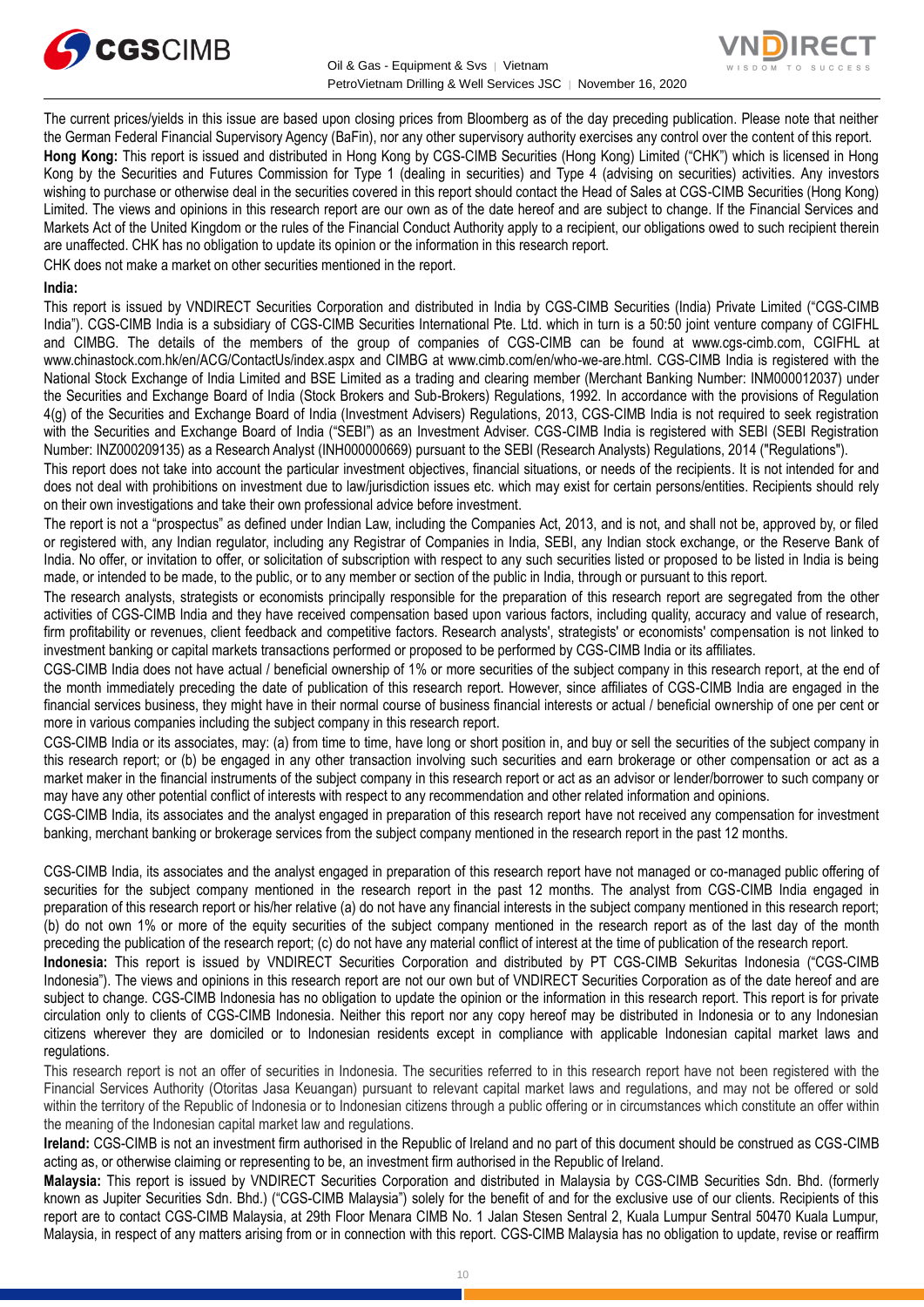



the opinion or the information in this research report after the date of this report.

**New Zealand:** In New Zealand, this report is for distribution only to persons who are wholesale clients pursuant to section 5C of the Financial Advisers Act 2008.

**Singapore:** This report is issued by VNDIRECT Securities Corporation and distributed by CGS-CIMB Research Pte Ltd ("CGS-CIMBR"). CGS-CIMBR is a financial adviser licensed under the Financial Advisers Act, Cap 110 ("FAA") for advising on investment products, by issuing or promulgating research analyses or research reports, whether in electronic, print or other form. Accordingly, CGS-CIMBR is a subject to the applicable rules under the FAA unless it is able to avail itself to any prescribed exemptions.

Recipients of this report are to contact CGS-CIMB Research Pte Ltd, 50 Raffles Place, #16-02 Singapore Land Tower, Singapore in respect of any matters arising from, or in connection with this report. CGS-CIMBR has no obligation to update the opinion or the information in this research report. This publication is strictly confidential and is for private circulation only. If you have not been sent this report by CGS-CIMBR directly, you may not rely, use or disclose to anyone else this report or its contents.

If the recipient of this research report is not an accredited investor, expert investor or institutional investor, CGS-CIMBR accepts legal responsibility for the contents of the report without any disclaimer limiting or otherwise curtailing such legal responsibility. If the recipient is an accredited investor, expert investor or institutional investor, the recipient is deemed to acknowledge that CGS-CIMBR is exempt from certain requirements under the FAA and its attendant regulations, and as such, is exempt from complying with the following:

(a) Section 25 of the FAA (obligation to disclose product information);

(b) Section 27 (duty not to make recommendation with respect to any investment product without having a reasonable basis where you may be reasonably expected to rely on the recommendation) of the FAA;

(c) MAS Notice on Information to Clients and Product Information Disclosure [Notice No. FAA-N03];

(d) MAS Notice on Recommendation on Investment Products [Notice No. FAA-N16];

(e) Section 36 (obligation on disclosure of interest in securities), and

(f) any other laws, regulations, notices, directive, guidelines, circulars and practice notes which are relates to the above, to the extent permitted by applicable laws, as may be amended from time to time, and any other laws, regulations, notices, directive, guidelines, circulars, and practice notes as we may notify you from time to time. In addition, the recipient who is an accredited investor, expert investor or institutional investor acknowledges that a CGS-CIMBR is exempt from Section 27 of the FAA, the recipient will also not be able to file a civil claim against CGS-CIMBR for any loss or damage arising from the recipient's reliance on any recommendation made by CGS-CIMBR which would otherwise be a right that is available to the recipient under Section 27 of the FAA, the recipient will also not be able to file a civil claim against CGS-CIMBR for any loss or damage arising from the recipient's reliance on any recommendation made by CGS-CIMBR which would otherwise be a right that is available to the recipient under Section 27 of the FAA.

CGS-CIMBR, its affiliates and related corporations, their directors, associates, connected parties and/or employees may own or have positions in securities of the company(ies) covered in this research report or any securities related thereto and may from time to time add to or dispose of, or may be materially interested in, any such securities. Further, CGS-CIMBR, its affiliates and its related corporations do and seek to do business with the company(ies) covered in this research report and may from time to time act as market maker or have assumed an underwriting commitment in securities of such company(ies), may sell them to or buy them from customers on a principal basis and may also perform or seek to perform significant investment banking, advisory, underwriting or placement services for or relating to such company(ies) as well as solicit such investment, advisory or other services from any entity mentioned in this report.

As of November 16, 2020,, CGS-CIMBR does not have a proprietary position in the recommended securities in this report.

CGS-CIMBR does not make a market on the securities mentioned in the report.

**South Korea:** This report is issued by VNDIRECT Securities Corporation and distributed in South Korea by CGS-CIMB Securities (Hong Kong) Limited, Korea Branch ("CGS-CIMB Korea") which is licensed as a cash equity broker, and regulated by the Financial Services Commission and Financial Supervisory Service of Korea. In South Korea, this report is for distribution only to professional investors under Article 9(5) of the Financial Investment Services and Capital Market Act of Korea ("FSCMA").

**Spain:** This document is a research report and it is addressed to institutional investors only. The research report is of a general nature and not personalised and does not constitute investment advice so, as the case may be, the recipient must seek proper advice before adopting any investment decision. This document does not constitute a public offering of securities.

CGS-CIMB is not registered with the Spanish Comision Nacional del Mercado de Valores to provide investment services.

**Sweden:** This report contains only marketing information and has not been approved by the Swedish Financial Supervisory Authority. The distribution of this report is not an offer to sell to any person in Sweden or a solicitation to any person in Sweden to buy any instruments described herein and may not be forwarded to the public in Sweden.

**Switzerland:** This report has not been prepared in accordance with the recognized self-regulatory minimal standards for research reports of banks issued by the Swiss Bankers' Association (Directives on the Independence of Financial Research).

**Thailand:** This report is issued by VNDIRECT Securities Corporation and distributed by CGS-CIMB Securities (Thailand) Co. Ltd. ("CGS-CIMB Thailand") based upon sources believed to be reliable (but their accuracy, completeness or correctness is not guaranteed). The statements or expressions of opinion herein were arrived at after due and careful consideration for use as information for investment. Such opinions are subject to change without notice and CGS-CIMB Thailand has no obligation to update the opinion or the information in this research report.

CGS-CIMB Thailand may act or acts as Market Maker, and issuer and offerer of Derivative Warrants and Structured Note which may have the following securities as its underlying securities. Investors should carefully read and study the details of the derivative warrants in the prospectus before making investment decisions.

AAV, ADVANC, AEONTS, AMATA, AOT, AWC, BANPU, BBL, BCH, BCP, BCPG, BDMS, BEC, BEM, BGC, BGRIM, BH, BJC, BPP, BTS, CBG, CENTEL, CHG, CK, CKP, COM7, CPALL, CPF, CPN, DELTA, DTAC, EA, EGCO, EPG, ERW, ESSO, GFPT, GLOBAL, GPSC, GULF, GUNKUL, HANA, HMPRO, INTUCH, IRPC, IVL, JAS, JMT, KBANK, KCE, KKP, KTB, KTC, LH, MAJOR, MBK, MEGA, MINT, MTC, ORI, OSP, PLANB, PRM, PSH, PSL, PTG, PTT, PTTEP, PTTGC, QH, RATCH, RS, SAWAD, SCB, SCC, SGP, SPALI, SPRC, STA, STEC, STPI, SUPER, TASCO, TCAP,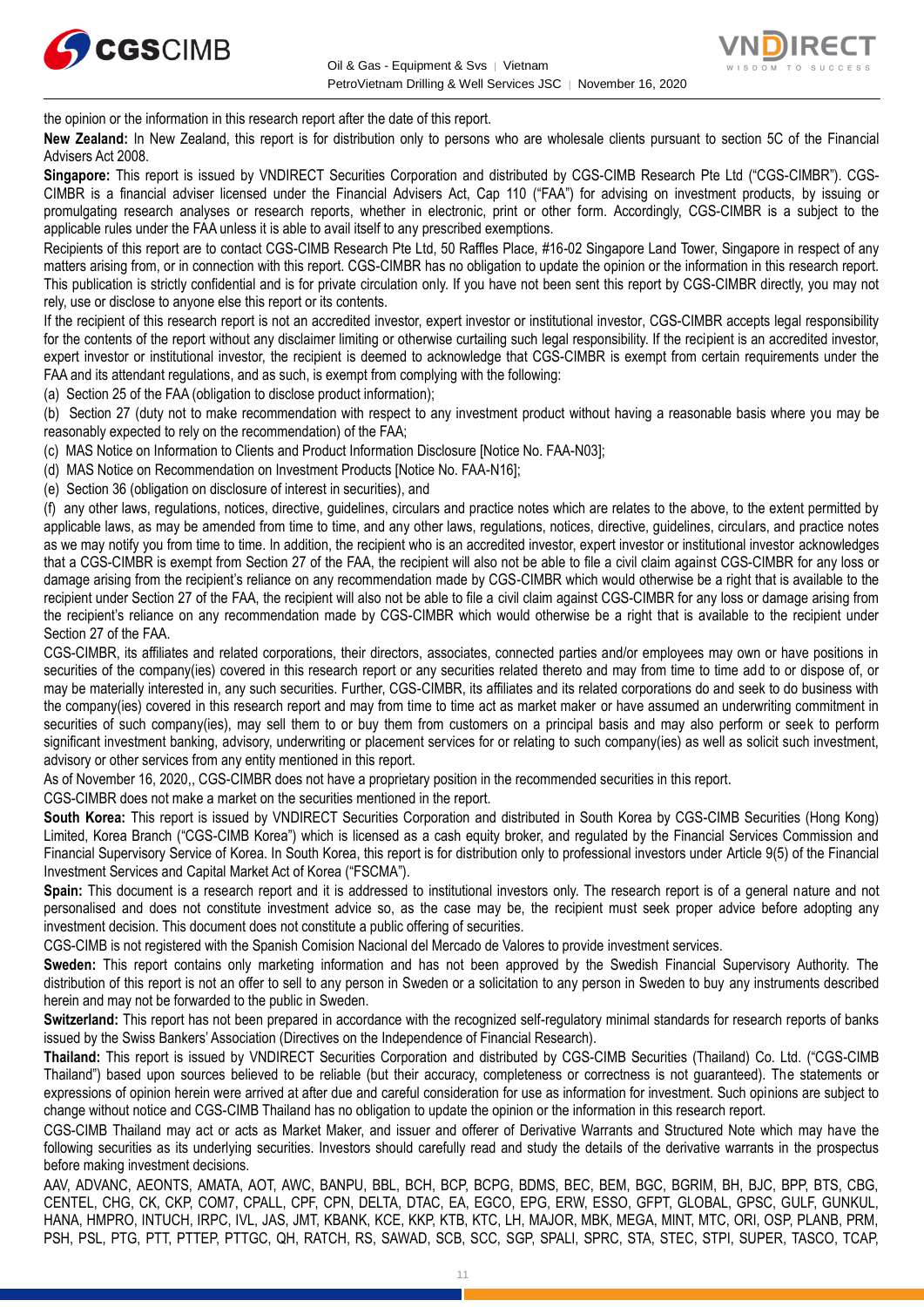



THAI, THANI, THG, TISCO, TKN, TMB, TOA, TOP, TPIPP, TQM, TRUE, TTW, TU, VGI, WHA, BEAUTY, JMART, LPN, SISB, WORK. **Corporate Governance Report:**

The disclosure of the survey result of the Thai Institute of Directors Association ("IOD") regarding corporate governance is made pursuant to the policy of the Office of the Securities and Exchange Commission. The survey of the IOD is based on the information of a company listed on the Stock Exchange of Thailand and the Market for Alternative Investment disclosed to the public and able to be accessed by a general public investor. The result, therefore, is from the perspective of a third party. It is not an evaluation of operation and is not based on inside information.

The survey result is as of the date appearing in the Corporate Governance Report of Thai Listed Companies. As a result, the survey result may be changed after that date. CGS-CIMB Thailand does not confirm nor certify the accuracy of such survey result.

| Score<br>Range:   | 100<br>90 | 80<br>n n<br>~<br>ັບ | 70<br>$\overline{\phantom{a}}$<br>u | $\sim$ $\sim$<br>u or<br>Below | Result<br>Nc<br>survey. |
|-------------------|-----------|----------------------|-------------------------------------|--------------------------------|-------------------------|
| -<br>Description: | ∶xcellent | 300C<br>Verv         | -<br>Good                           | N/A                            |                         |

**United Arab Emirates:** The distributor of this report has not been approved or licensed by the UAE Central Bank or any other relevant licensing authorities or governmental agencies in the United Arab Emirates. This report is strictly private and confidential and has not been reviewed by, deposited or registered with UAE Central Bank or any other licensing authority or governmental agencies in the United Arab Emirates. This report is being issued outside the United Arab Emirates to a limited number of institutional investors and must not be provided to any person other than the original recipient and may not be reproduced or used for any other purpose. Further, the information contained in this report is not intended to lead to the sale of investments under any subscription agreement or the conclusion of any other contract of whatsoever nature within the territory of the United Arab Emirates.

**United Kingdom and European Economic Area (EEA):** In the United Kingdom and European Economic Area, this material is also being distributed by CGS-CIMB Securities (UK) Limited ("CGS-CIMB UK"). CGS-CIMB UK is authorized and regulated by the Financial Conduct Authority and its registered office is at 27 Knightsbridge, London, SW1X7YB. The material distributed by CGS-CIMB UK has been prepared in accordance with CGS-CIMB's policies for managing conflicts of interest arising as a result of publication and distribution of this material. This material is for distribution only to, and is solely directed at, selected persons on the basis that those persons: (a) are eligible counterparties and professional clients of CGS-CIMB UK; (b) have professional experience in matters relating to investments falling within Article 19(5) of the Financial Services and Markets Act 2000 (Financial Promotion) Order 2005 (as amended, the "Order"), (c) fall within Article 49(2)(a) to (d) ("high net worth companies, unincorporated associations etc") of the Order; (d) are outside the United Kingdom subject to relevant regulation in each jurisdiction, material(all such persons together being referred to as "relevant persons"). This material is directed only at relevant persons and must not be acted on or relied on by persons who are not relevant persons. Any investment or investment activity to which this material relates is available only to relevant persons and will be engaged in only with relevant persons.

This material is categorised as non-independent for the purposes of CGS-CIMB UK and therefore does not provide an impartial or objective assessment of the subject matter and does not constitute independent research. Consequently, this material has not been prepared in accordance with legal requirements designed to promote the independence of research and will not be subject to any prohibition on dealing ahead of the dissemination of research. Therefore, this material is considered a marketing communication.

**United States:** This research report is issued by VNDIRECT Securities Corporation and distributed in the United States of America by CGS-CIMB Securities (USA) Inc, a U.S. registered broker-dealer and an affiliate of CGS-CIMB Securities Sdn. Bhd. (formerly known as Jupiter Securities Sdn. Bhd.), CGS-CIMB Research Pte Ltd, PT CGS-CIMB Sekuritas Indonesia, CGS-CIMB Securities (Thailand) Co. Ltd, CGS-CIMB Securities (Hong Kong) Limited and CGS-CIMB Securities (India) Private Limited, and is distributed solely to persons who qualify as "U.S. Institutional Investors" as defined in Rule 15a-6 under the Securities and Exchange Act of 1934. This communication is only for Institutional Investors whose ordinary business activities involve investing in shares, bonds, and associated securities and/or derivative securities and who have professional experience in such investments. Any person who is not a U.S. Institutional Investor or Major Institutional Investor must not rely on this communication. The delivery of this research report to any person in the United States of America is not a recommendation to effect any transactions in the securities discussed herein, or an endorsement of any opinion expressed herein. CGS-CIMB Securities (USA) Inc, is a FINRA/SIPC member and takes responsibility for the content of this report. For further information or to place an order in any of the above-mentioned securities please contact a registered representative of CGS-CIMB Securities (USA) Inc.

CGS-CIMB Securities (USA) Inc. does not make a market on other securities mentioned in the report.

CGS-CIMB Securities (USA) Inc. has not managed or co-managed a public offering of any of the securities mentioned in the past 12 months.

CGS-CIMB Securities (USA) Inc. has not received compensation for investment banking services from any of the company mentioned in the past 12 months.

CGS-CIMB Securities (USA) Inc. neither expects to receive nor intends to seek compensation for investment banking services from any of the company mentioned within the next 3 months.

**United States Third-Party Disclaimer:** If this report is distributed in the United States of America by Raymond James & Associates, Inc ("RJA"), this report is third-party research prepared for and distributed in the United States of America by RJA pursuant to an arrangement between RJA and CGS-CIMB Securities International Pte. Ltd. ("CGS-CIMB"). CGS-CIMB is not an affiliate of RJA. This report is distributed solely to persons who qualify as "U.S. Institutional Investors" or as "Major U.S. Institutional Investors" as defined in Rule 15a-6 under the Securities and Exchange Act of 1934, as amended. This communication is only for U.S. Institutional Investors or Major U.S. Institutional Investor whose ordinary business activities involve investing in shares, bonds, and associated securities and/or derivative securities and who have professional experience in such investments. Any person who is not a U.S. Institutional Investor or Major U.S. Institutional Investor must not rely on this communication. The delivery of this report to any person in the U.S. is not a recommendation to effect any transactions in the securities discussed herein, or an endorsement of any opinion expressed herein. If you are receiving this report in the U.S from RJA, a FINRA/SIPC member, it takes responsibility for the content of this report. For further information or to place an order in any of the above-mentioned securities please contact a registered representative of CGS-CIMB Securities (USA) Inc. or RJA.<https://raymondjames.com/InternationalEquityDisclosures>

**Other jurisdictions:** In any other jurisdictions, except if otherwise restricted by laws or regulations, this report is only for distribution to professional,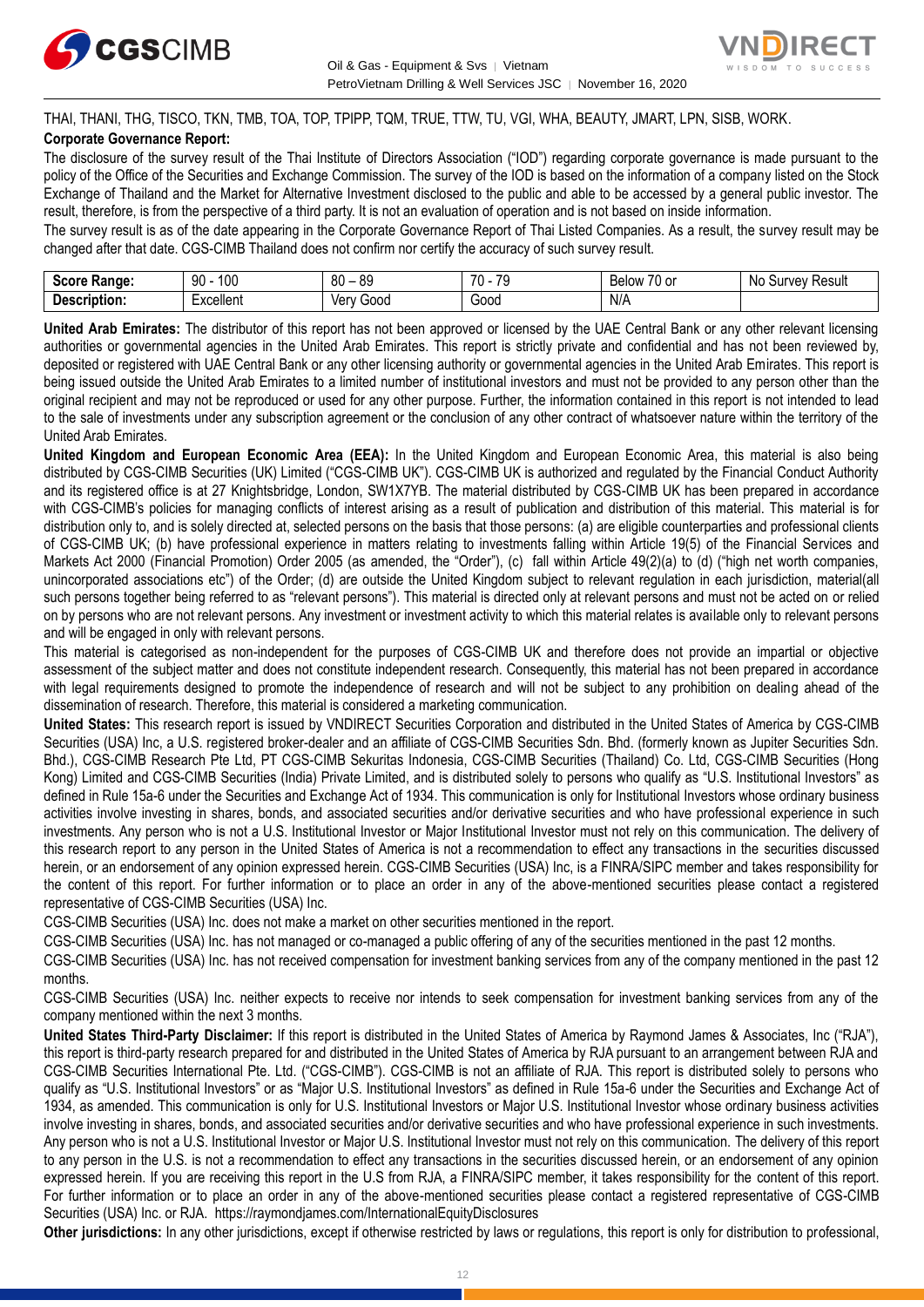



institutional or sophisticated investors as defined in the laws and regulations of such jurisdictions. PetroVietnam Drilling & Well Service<br>
Stitutional or sophisticated investors as defined in the laws and regulations of such ju<br>
Distribution of stock ratings and investment banking clients for quarter ended on 30 September

|                                                                                                     | institutional or sophisticated investors as defined in the laws and regulations of such jurisdictions. |                                |  |
|-----------------------------------------------------------------------------------------------------|--------------------------------------------------------------------------------------------------------|--------------------------------|--|
| Distribution of stock ratings and investment banking clients for quarter ended on 30 September 2020 |                                                                                                        |                                |  |
| 795 companies under coverage for quarter ended on 30 September 2020                                 |                                                                                                        |                                |  |
|                                                                                                     | Rating Distribution (%)                                                                                | Investment Banking clients (%) |  |
| Add                                                                                                 | 63.0%                                                                                                  | 0.5%                           |  |
| Hold                                                                                                | 25 2%                                                                                                  | 0.1%                           |  |
| Reduce                                                                                              | 11 8%                                                                                                  | በ 3%                           |  |

#### **Spitzer Chart for stock being researched ( 2 year data )**

### **PetroVietnam Drilling & Well Services JSC (PVD VN)**

Price Close

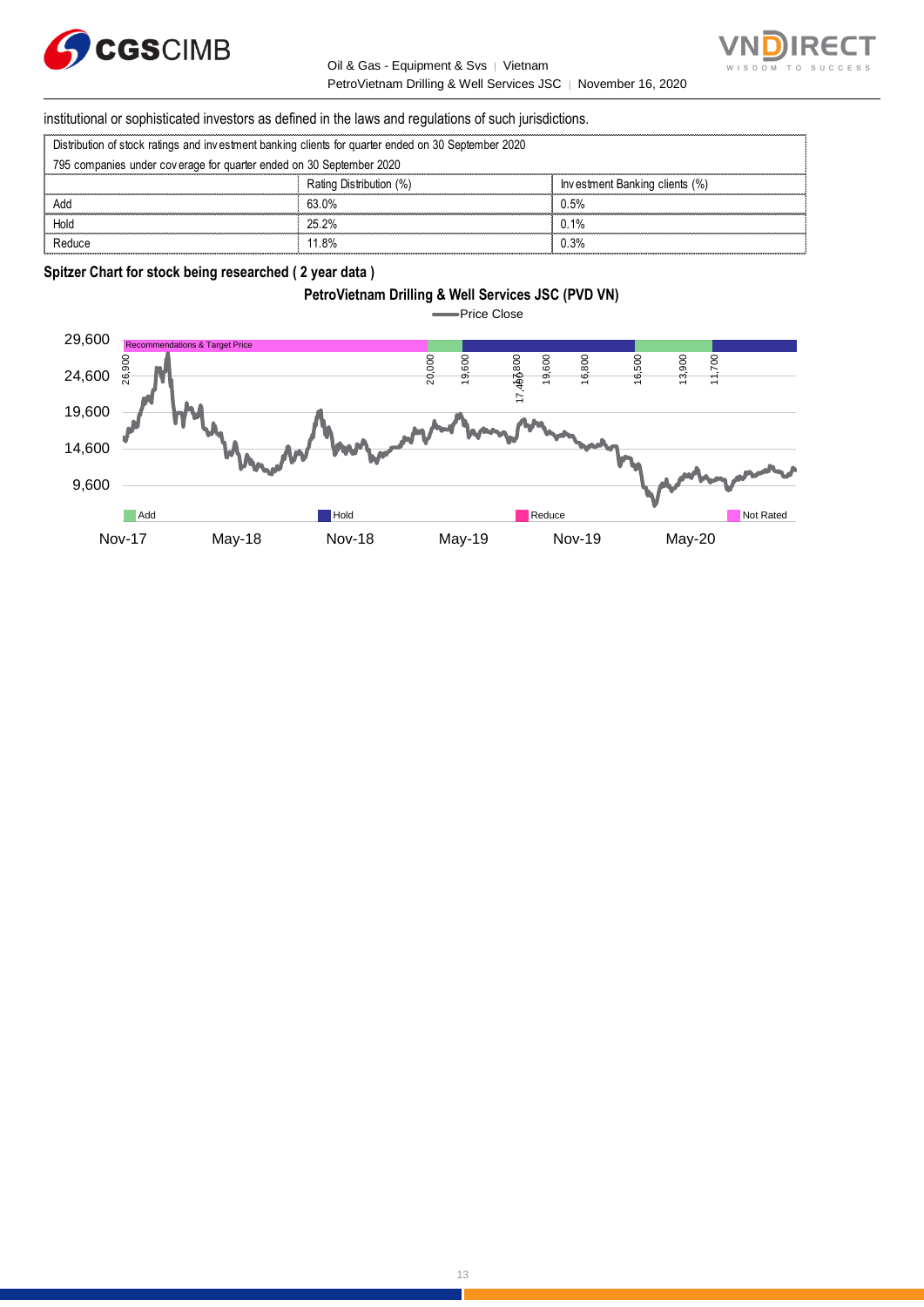



#### **Corporate Governance Report of Thai Listed Companies (CGR). CG Rating by the Thai Institute of Directors Association (Thai IOD) in 2019, Anti-Corruption 2019**

**ADVANC** – Excellent, Certified, **AEONTS** – Good, n/a, **AH** – Very Good, n/a, **AMATA** – Excellent, Declared, **ANAN** – Excellent, Declared, **AOT** – Excellent, n/a, **AP** – Excellent, Certified, **ASP** – Very Good, Certified, **BAM** – not available, n/a, **BANPU** – Excellent, Certified, **BAY** – Excellent, Certified, **BBL** – Very Good, Certified, **BCH** – Good, Certified, **BCP** - Excellent, Certified, **BCPG** – Excellent, Certified, **BDMS** – Very Good, n/a, **BEAUTY** – Good, n/a, **BEC** – Very Good, n/a, **BGRIM** – Very Good, Declared, **BH** - Good, n/a, **BJC** – Very Good, n/a, **BJCHI** – Very Good, Certified, **BLA** – Very Good, Certified, **BPP** – Very Good, Declared, **BR** - Good, n/a, **BTS** - Excellent, Certified, **CBG** – Very Good, n/a, **CCET** – Good, n/a, **CENTEL** – Very Good, Certified, **CHAYO** - Good, n/a, **CHG** – Very Good, Declared, **CK** – Excellent, n/a, **COL** – Excellent, Declared, **CPALL** – Excellent, Certified, **CPF** – Excellent, Certified, **CPN** - Excellent, Certified, **CPNREIT** – not available, n/a, **CRC** – not available, n/a, **DELTA** - Excellent, Declared, **DEMCO** – Excellent, Certified, **DDD** – Very Good, n/a, **DIF** – not available, n/a, **DREIT** – not available, n/a, **DTAC** – Excellent, Certified, **EA** – Excellent, n/a, **ECL** – Very Good, Certified, **EGCO** - Excellent, Certified, **EPG** – Very Good, n/a, **ERW** – Very Good, n/a, **GFPT** - Excellent, Certified, **GGC** – Excellent, Certified, **GLOBAL** – Very Good, n/a, **GLOW** – Very Good, Certified, **GPSC** – Excellent, Certified, **GULF** – Very Good, n/a, **GUNKUL** – Excellent, Certified, **HANA** - Excellent, Certified, **HMPRO** - Excellent, Certified, **HUMAN** – Good, n/a, **ICHI** – Excellent, Declared, **III** – Excellent, n/a, **INTUCH** - Excellent, Certified, **IRPC** – Excellent, Certified, **ITD** – Very Good, n/a, **IVL** - Excellent, Certified, **JASIF** – not available, n/a, **BJC** – Very Good, n/a, **JMT** – Very Good, n/a, **KBANK** - Excellent, Certified, **KCE** - Excellent, Certified, **KKP** – Excellent, Certified, **KSL** – Excellent, Certified, **KTB** - Excellent, Certified, **KTC** – Excellent, Certified, **LH** - Excellent, n/a, **LPN** – Excellent, Certified, **M** – Very Good, Certified, **MACO** – Very Good, n/a, **MAJOR** – Very Good, n/a, **MAKRO** – Excellent, Certified, **MALEE** – Excellent, Certified, **MC** – Excellent, Certified, **MCOT** – Excellent, Certified, **MEGA** – Very Good, n/a, **MINT** - Excellent, Certified, **MK** – Very Good, n/a, **MTC** – Excellent, n/a, **NETBAY** – Very Good, n/a, **OSP** – Very Good, n/a, **PLANB** – Excellent, Certified, **PLAT** – Very Good, Certified, **PR9** – Excellent, n/a, **PSH** – Excellent, Certified, **PSTC** – Very Good, Certified, **PTT** - Excellent, Certified, **PTTEP** - Excellent, Certified, **PTTGC** - Excellent, Certified, **QH** – Excellent, Certified, **RATCH** – Excellent, Certified, **ROBINS** – Excellent, Certified, **RS** – Excellent, n/a, **RSP** – not available, n/a, **S** – Excellent, n/a, **SAPPE** – Very Good, Declared, **SAT** – Excellent, Certified, **SAWAD** – Very Good, n/a, **SC** – Excellent, Certified, **SCB** - Excellent, Certified, **SCC** – Excellent, Certified, **SCN** – Excellent, Certified, **SF** – Good, n/a, **SHR** – not available, n/a, **SIRI** – Very Good, Certified, **SPA** - Good, n/a, **SPALI** - Excellent, n/a, **SPRC** – Excellent, Certified, **STA** – Very Good, Certified, **STEC** – Excellent, n/a, **SVI** – Excellent, Certified, **SYNEX** – Excellent, Certified, **TASCO** – Excellent, Certified, **TCAP** – Excellent, Certified, **THANI** – Excellent, Certified, **TIPCO** – Very Good, Certified, **TISCO** - Excellent, Certified, **TKN** – Very Good, n/a, **TMB** - Excellent, Certified, **TNR** – Very Good, Certified, **TOP** - Excellent, Certified, **TPCH** – Good, n/a, **TPIPP** – Good, n/a, **TRUE** – Excellent, Certified, **TU** – Excellent, Certified, **TVO** – Excellent, Declared, **UNIQ** – not available, n/a, **VGI** – Excellent, Certified, **WHA** – Excellent, Certified, **WHART** – not available, n/a, **WICE** – Excellent, Certified, **WORK** – Good, n/a.

1 CG Score 2019 from Thai Institute of Directors Association (IOD)

2 AGM Level 2018 from Thai Investors Association

3 Companies participating in Thailand's Private Sector Collective Action Coalition Against Corruption programme (Thai CAC) under Thai Institute of Directors (as of November 30, 2018) are categorised into:

companies that have declared their intention to join CAC, and companies certified by CAC.

4 [The Stock Exchange of Thailand : the record of listed companies with corporate sustainable development "Thai sustainability Investment 2018" included:](http://www.set.or.th/sustainable_dev/en/sr/sri/tsi_p1.html)

SET and mai listed companies passed the assessment conducted by the Stock Exchange of Thailand: THSI (SET) and THSI (mai)

SET listed companies passed the assessment conducted by the Dow Jones Sustainability Indices (DJSI) .

#### **RECOMMENDATION FRAMEWORK**

| <b>Stock Ratings</b>   | Definition:                                                                                                                                                                                                                                                       |
|------------------------|-------------------------------------------------------------------------------------------------------------------------------------------------------------------------------------------------------------------------------------------------------------------|
| Add                    | The stock's total return is expected to reach 15% or higher over the next 12 months.                                                                                                                                                                              |
| Hold                   | The stock's total return is expected to be between negative 10% and positive 15% over the next 12 months.                                                                                                                                                         |
| Reduce                 | The stock's total return is expected to fall below negative 10% over the next 12 months.                                                                                                                                                                          |
|                        | The total expected return of a stock is defined as the sum of the:(i) percentage difference between the target price and the current price and (ii)<br>the forward net dividend yields of the stock. Stock price targets have an investment horizon of 12 months. |
| <b>Sector Ratings</b>  | Definition:                                                                                                                                                                                                                                                       |
| Overweight             | An Overweight rating means stocks in the sector have, on a market cap-weighted basis, a positive absolute<br>recommendation.                                                                                                                                      |
| Neutral                | A Neutral rating means stocks in the sector have, on a market cap-weighted basis, a neutral absolute recommendation.                                                                                                                                              |
| Underweight            | An Underweight rating means stocks in the sector have, on a market cap-weighted basis, a negative absolute<br>recommendation.                                                                                                                                     |
| <b>Country Ratings</b> | Definition:                                                                                                                                                                                                                                                       |
| Overweight             | An Overweight rating means investors should be positioned with an above-market weight in this country relative to<br>benchmark.                                                                                                                                   |
| Neutral                | A Neutral rating means investors should be positioned with a neutral weight in this country relative to benchmark.                                                                                                                                                |
| Underweight            | An Underweight rating means investors should be positioned with a below-market weight in this country relative to<br>benchmark.                                                                                                                                   |

#### **Hien Tran Khanh – Deputy Head of Research** Email: [hien.trankhanh@vndirect.com.vn](mailto:hien.trankhanh@vndirect.com.vn)

**Mai PHAM – Senior Analyst** Email: [mai.phamle@vndirect.com.vn](mailto:mai.phamle@vndirect.com.vn)